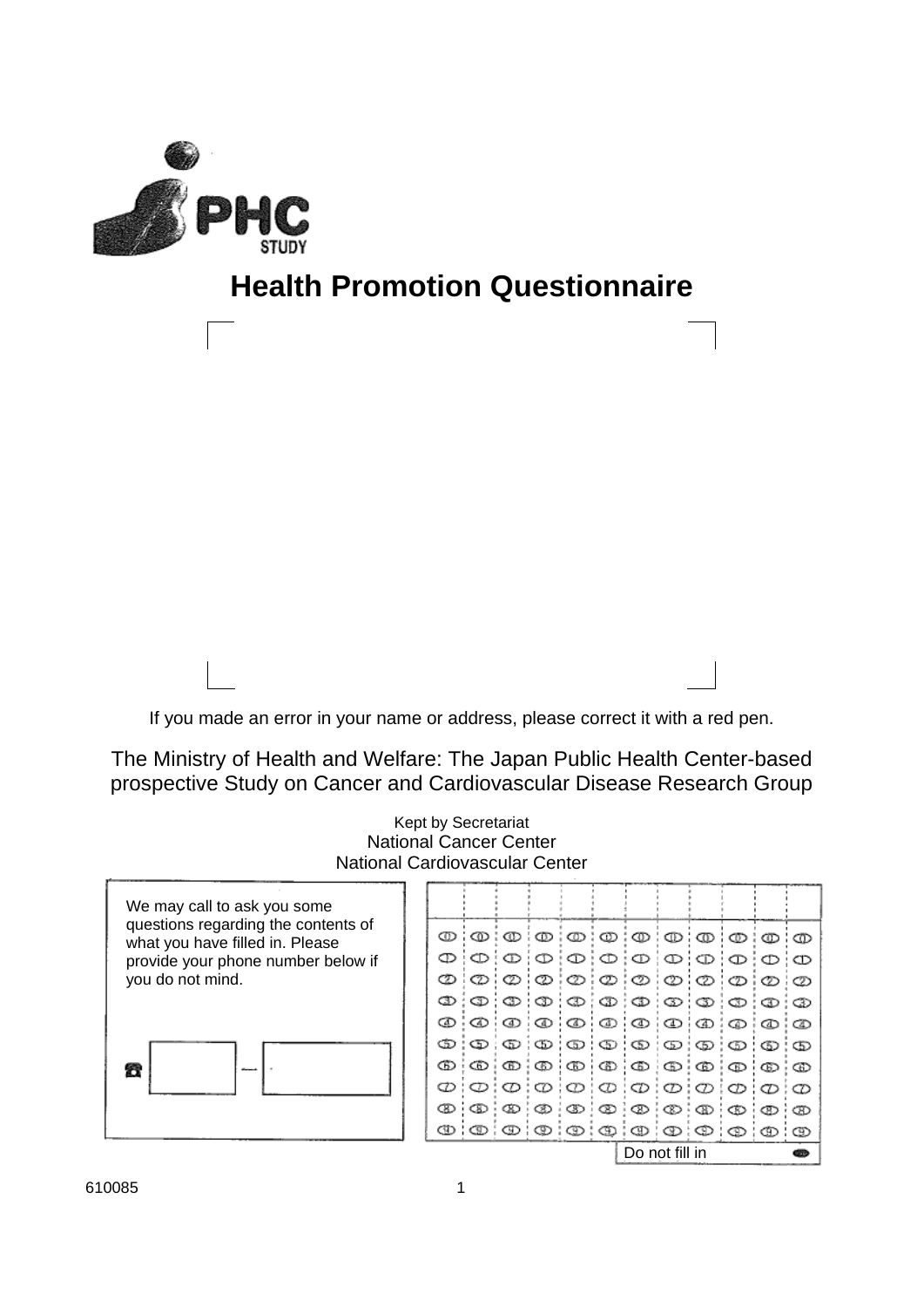#### Before starting the questionnaire

The Epidemiology Research Group of the Ministry of Health, Labor and Welfare is working on research on "How can we prevent lifestyle diseases such as cancer, stroke, myocardial infarction, etc.?" In this context,we have carried out the "Health Promotion Questionnaire" twice, mainly in 1990 and 1995, targeting people who were born from 1930 through 1949 who live in cities, towns and villages.

Five years have passed since the survey in 1995, and we are carrying out this third questionnaire to find out whether there have been any changes in lifestyle or health status of people during this interval, and also about details of your diet. We would like to ask your cooperation now that you understand the background of this survey. For those of you who did not participate in the previous questionnaires, we certainly would like to ask your cooperation this time.

If you are willing to participate this time, please read the "Instructions on How to Filli in the Questionnaire" below and answer the questions beginning on the following page.

#### Instructions on How to Fill in the Questionnaire

- 1. As much as possible, please fill in this questionnaire by yourself.
- 2. Please fill in the given space (the oval circles) that apply with a black pencil, or enter a number or letter in the box.. If you choose "Other" in the multiple choice selections, please fill in specific details in the parentheses.
- 3. Please use an HB, B or H graphite pencil.
- 4. Please do not use a fountain pen or ballpoint pen.
- 5. If you have any corrections, please erase them entirely with an eraser.
- 6. Please do not fill in anything in the blank spaces. (example for filling in the mark)

Good Example

| Bad     |
|---------|
| Example |

| Bad     |                  |               |           |
|---------|------------------|---------------|-----------|
| Example | outside the oval | too<br>narrow | too short |

For example, please fill it in as shown below if you currently smoke cigarettes, and if you started smoking at age 20.

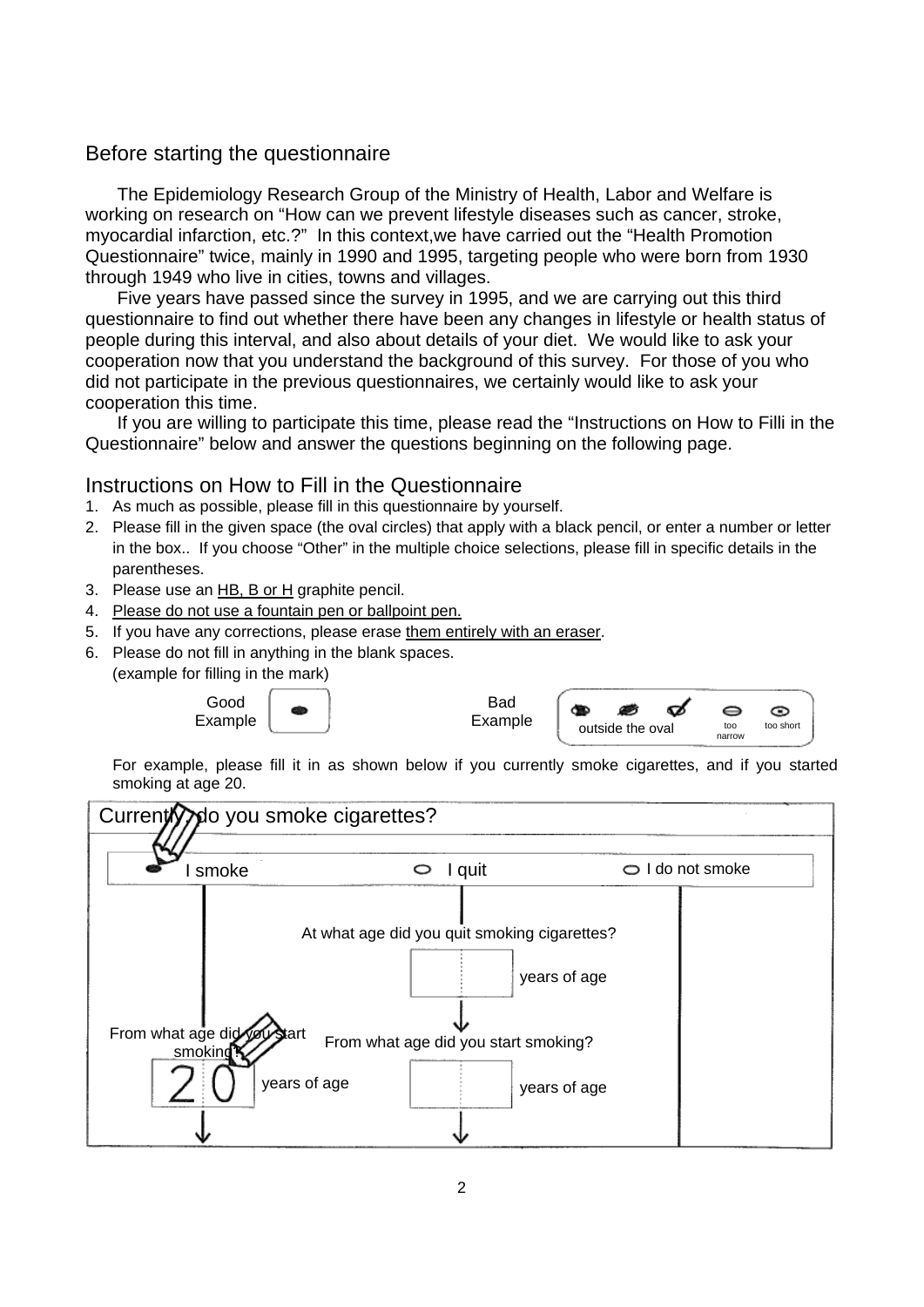|                              | Please mark the month when you answered this questionnaire.                                             |                                     |                                |                                                |                                                   |
|------------------------------|---------------------------------------------------------------------------------------------------------|-------------------------------------|--------------------------------|------------------------------------------------|---------------------------------------------------|
|                              | $\bigcirc$ January<br>$\circ$ February<br>$\circ$ March                                                 | $\overline{\smash{\bigcirc}}$ April | $\bigcirc$ May                 |                                                | $\bigcirc$ June                                   |
|                              | <b>OJuly</b><br>$\circlearrowright$ August<br>September                                                 | October<br>O                        |                                | $\bigcirc$ November $\bigcirc$ December        |                                                   |
| What is your gender?         | $\bigcirc$ Male                                                                                         |                                     | $\circ$ Female                 |                                                |                                                   |
|                              | Have you been told by your healthcare provider that you have any of the following diseases, or have you |                                     |                                |                                                |                                                   |
|                              | had any of the following operations? If there is a disease or operation that applies, please mark the   |                                     |                                |                                                |                                                   |
| general time frame for that. |                                                                                                         |                                     |                                |                                                |                                                   |
| <b>Disease</b>               |                                                                                                         |                                     | 1989 or Before                 | Time Frame when First Diagnosed<br>1990 - 1994 | 1995 or After                                     |
| Cancer                       | Stomach Cancer                                                                                          |                                     | O                              | O                                              | O                                                 |
|                              | <b>Colon Cancer</b>                                                                                     |                                     | O                              | O                                              | O                                                 |
|                              | Lung Cancer                                                                                             |                                     | O                              | O                                              | O                                                 |
|                              | Liver Cancer                                                                                            |                                     | Ó                              | O                                              | Ő                                                 |
|                              | <b>Breast Cancer</b>                                                                                    |                                     | O                              | Ó                                              | Ő                                                 |
|                              | <b>Uterine Cancer</b>                                                                                   |                                     | $\circ$                        | Ó                                              | Ő                                                 |
| Cardiovascular               | Other Cancer (                                                                                          |                                     | $\circ$                        | O                                              | O                                                 |
| <b>Disease</b>               | Stroke (cerebral hemorrhaging, cerebral infarction,<br>subarachnoid hemorrhage)                         |                                     | $\circ$                        | $\circ$                                        | O                                                 |
|                              | Myocardial Infarction                                                                                   |                                     | O                              | O                                              | O                                                 |
|                              | Angina Pectoris                                                                                         |                                     | O                              | O                                              | Û                                                 |
| <b>Other Diseases</b>        | <b>Diabetes</b>                                                                                         |                                     | Ó                              | $\circ$                                        | O                                                 |
|                              | Cataracts                                                                                               |                                     | O                              | O                                              | O                                                 |
|                              | <b>Stomach Ulcers</b>                                                                                   |                                     | O                              | Ó                                              | $\begin{smallmatrix}0&0&0\0&0&0\end{smallmatrix}$ |
|                              | Stomach Polyps                                                                                          |                                     | O                              | Ó                                              |                                                   |
|                              | <b>Duodenal Ulcers</b>                                                                                  |                                     | O                              | Ó                                              |                                                   |
|                              | Colon Polyps                                                                                            |                                     | $\circ$                        | O                                              |                                                   |
|                              | Chronic Hepatitis or Cirrhosis of the Liver                                                             |                                     | $\circ$                        | O                                              | Ő                                                 |
|                              | <b>Gall Stones</b>                                                                                      |                                     | O                              | O                                              | O                                                 |
|                              | Urethral Stones or Kidney Stones                                                                        |                                     | $\circ$                        | O                                              | O                                                 |
|                              | Gout<br>Hip Fracture, except from traffic accident or work accident                                     |                                     | O                              | O                                              | O                                                 |
|                              | Arm or Wrist Fracture, except from traffic accident or                                                  |                                     | $\circ$                        | $\circ$                                        | Ó                                                 |
|                              | work accident                                                                                           |                                     | $\circ$                        | O                                              | O                                                 |
|                              | Diseases other than those written above                                                                 |                                     | $\circ$                        | O                                              | O                                                 |
| <b>Endoscopic Surgery</b>    |                                                                                                         |                                     |                                | Time Frame when First Having                   |                                                   |
|                              | *Endoscopic surgery is to cut out mucous membranes or polyps, etc.                                      |                                     |                                | <b>Endoscopic Surgery</b>                      |                                                   |
|                              | with a stomach camera, stomach fiber or colon fiber, etc.                                               |                                     | 1989 or Before                 | 1990 - 1994                                    | 1995 or After                                     |
| <b>Site</b>                  | Stomach                                                                                                 |                                     | O                              | O                                              | O                                                 |
|                              | Colon                                                                                                   |                                     | O                              | O                                              | O                                                 |
|                              | Endoscopic Surgery on Other Site (                                                                      |                                     | O                              | O                                              | O                                                 |
| <b>Surgery</b>               |                                                                                                         |                                     |                                | Time Frame when First Having Surgery           |                                                   |
|                              | *Not including endoscopic surgery                                                                       |                                     | 1989 or Before                 | 1990 - 1994                                    | 1995 or After                                     |
| <b>Site</b>                  | Stomach                                                                                                 |                                     | O                              | O                                              | O                                                 |
|                              | Colon                                                                                                   |                                     | O                              | O                                              | O                                                 |
|                              | Gallbladder (Gall Stones)                                                                               |                                     | O                              | O                                              | O                                                 |
|                              | <b>Breast</b><br><b>Uterus</b>                                                                          |                                     | O                              | O                                              |                                                   |
|                              | Ovaries                                                                                                 |                                     | $\circ$<br>$\circlearrowright$ | O<br>O                                         |                                                   |
|                              | Lung                                                                                                    |                                     | Ő                              | O                                              |                                                   |
|                              | Liver                                                                                                   |                                     | Ó                              | Ó                                              | 00000                                             |
|                              | Surgery on Other Site (                                                                                 |                                     | $\circ$                        | O                                              | O                                                 |
|                              |                                                                                                         |                                     | Do not fill in                 | ●                                              |                                                   |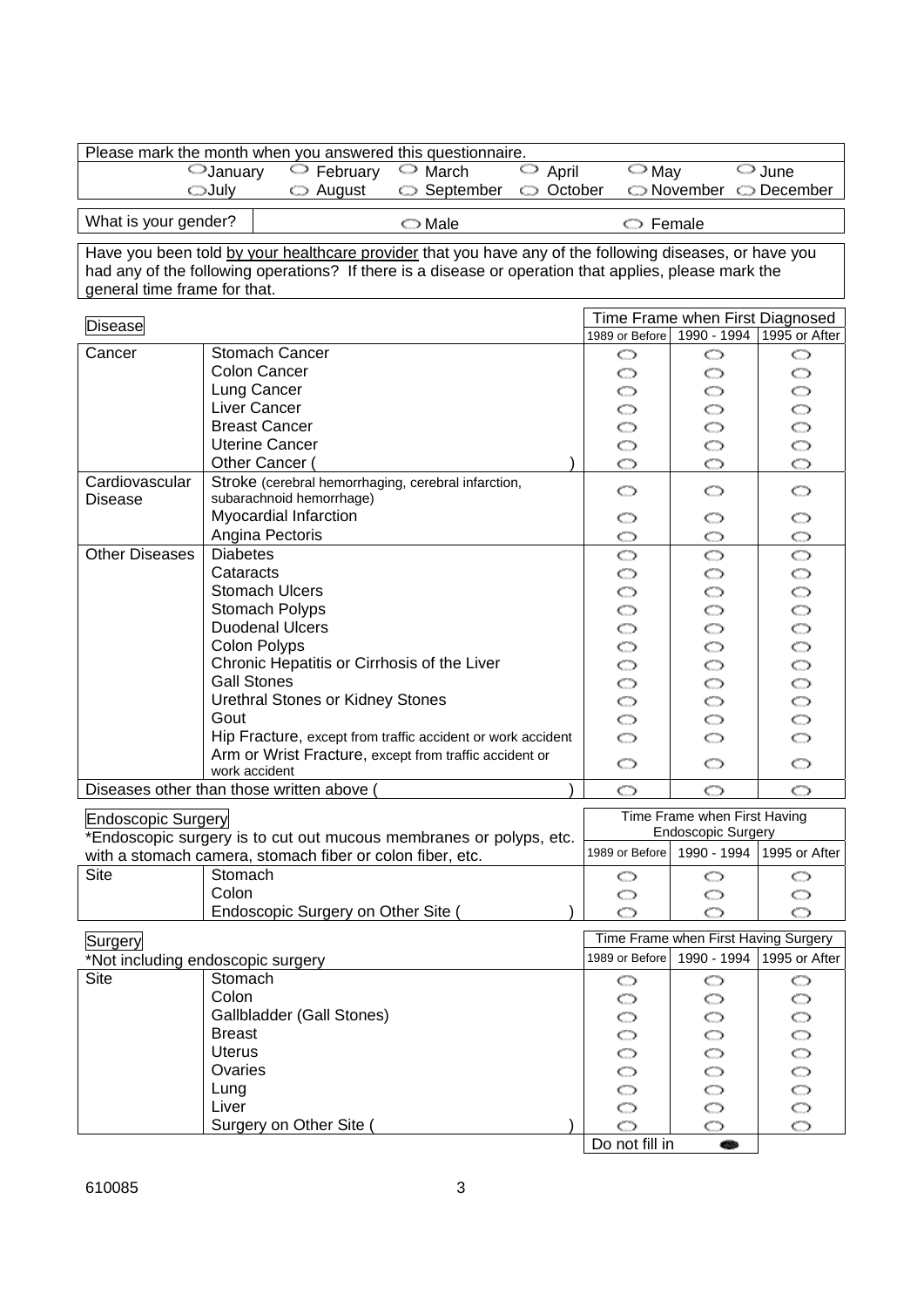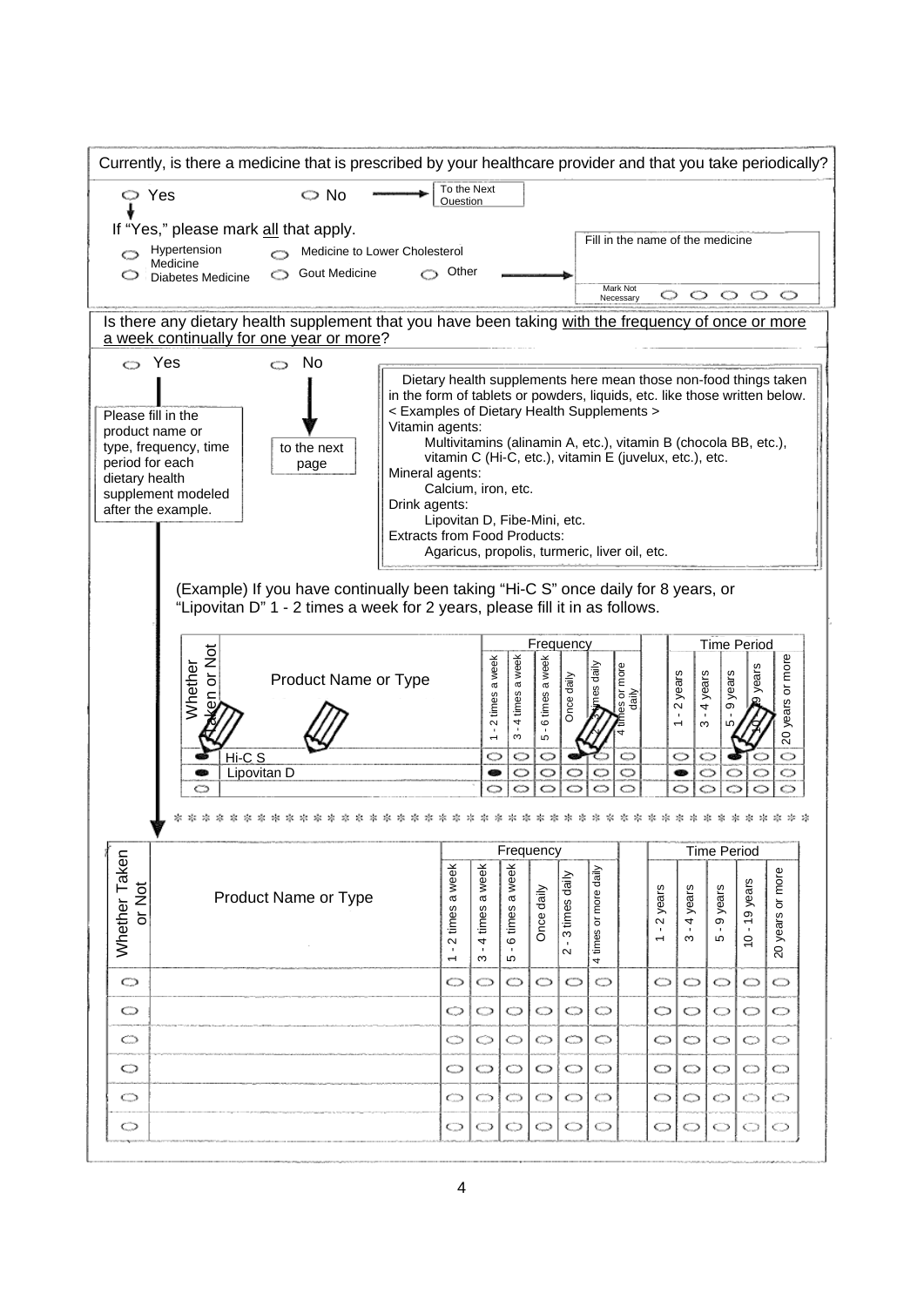| About how tall are you currently?                                        |                                                                                                                                                                                                                                                                     | About how much do you weigh currently?                                                                                                                                                                                                  |  |  |  |  |  |  |  |
|--------------------------------------------------------------------------|---------------------------------------------------------------------------------------------------------------------------------------------------------------------------------------------------------------------------------------------------------------------|-----------------------------------------------------------------------------------------------------------------------------------------------------------------------------------------------------------------------------------------|--|--|--|--|--|--|--|
| 100 digit<br>10 digit                                                    | 1 digit<br>(round off the fractions)<br>cm                                                                                                                                                                                                                          | 100 digit<br>10 digit<br>1 digit<br>(round off the fractions)<br>kg                                                                                                                                                                     |  |  |  |  |  |  |  |
| around 20 years old?                                                     | About how much did you weigh when you were                                                                                                                                                                                                                          | 100 digit<br>10 digit<br>1 digit<br>(round off the fractions)<br>kg                                                                                                                                                                     |  |  |  |  |  |  |  |
| Do you currently smoke cigarettes?                                       |                                                                                                                                                                                                                                                                     |                                                                                                                                                                                                                                         |  |  |  |  |  |  |  |
| I smoke<br>O                                                             | I quit<br>O                                                                                                                                                                                                                                                         | I do not smoke<br>O                                                                                                                                                                                                                     |  |  |  |  |  |  |  |
| From what age did you start                                              |                                                                                                                                                                                                                                                                     | How old were you when you quit?<br>years of age                                                                                                                                                                                         |  |  |  |  |  |  |  |
| smoking?                                                                 |                                                                                                                                                                                                                                                                     | At what age did you start smoking?                                                                                                                                                                                                      |  |  |  |  |  |  |  |
|                                                                          | years of age                                                                                                                                                                                                                                                        | years of age                                                                                                                                                                                                                            |  |  |  |  |  |  |  |
|                                                                          | How many cigarettes do you smoke How many cigarettes did you smoke a day?                                                                                                                                                                                           |                                                                                                                                                                                                                                         |  |  |  |  |  |  |  |
|                                                                          | cigarettes                                                                                                                                                                                                                                                          | cigarettes                                                                                                                                                                                                                              |  |  |  |  |  |  |  |
|                                                                          |                                                                                                                                                                                                                                                                     |                                                                                                                                                                                                                                         |  |  |  |  |  |  |  |
| Would you like to quit<br>smoking?<br>(Please mark one)                  | Why is it that you stopped smoking?<br>(Please mark one or more)                                                                                                                                                                                                    | Why is it that you do not smoke?<br>(Please mark one or more)                                                                                                                                                                           |  |  |  |  |  |  |  |
| ○ I would<br>I would like to reduce<br>the number I smoke<br>I would not | $\bigcirc$ Because it damaged my health<br>$\ominus$ Because it was not good for my future health<br>Because it bothered the people around me<br>Because there are more restrictions on<br>⇔<br>where I can smoke in public<br>Because of economic reasons<br>Other | ◯ Because I have not been so healthy<br>$\heartsuit$ Because it does not fit my own character<br>Because it is not good for my future health<br>Because it bothers the people around me<br>Because of economic reasons<br>$\circ$ Other |  |  |  |  |  |  |  |
| home, the work place, stores, etc?                                       |                                                                                                                                                                                                                                                                     | About how often did you have the opportunity to inhale second-hand smoke (one hour or more per day) at                                                                                                                                  |  |  |  |  |  |  |  |
| At the age of<br>10                                                      | 1 - 3 days per<br>O<br>$\Rightarrow$ hardly ever<br>month                                                                                                                                                                                                           | almost every<br>1 - 4 days per<br>$\supset$<br>0<br>day<br>week                                                                                                                                                                         |  |  |  |  |  |  |  |
| At the age of<br>30                                                      | 1 - 3 days per<br>O<br>$\circ$ hardly ever<br>month                                                                                                                                                                                                                 | almost every<br>1 - 4 days per<br>Ó<br>Ô<br>day<br>week                                                                                                                                                                                 |  |  |  |  |  |  |  |
| Currently                                                                | 1 - 3 days per<br>O<br>$\circ$ hardly ever<br>month                                                                                                                                                                                                                 | almost every<br>1 - 4 days per<br>Ô<br>⇔<br>day<br>week                                                                                                                                                                                 |  |  |  |  |  |  |  |

Do not fill in  $\bullet$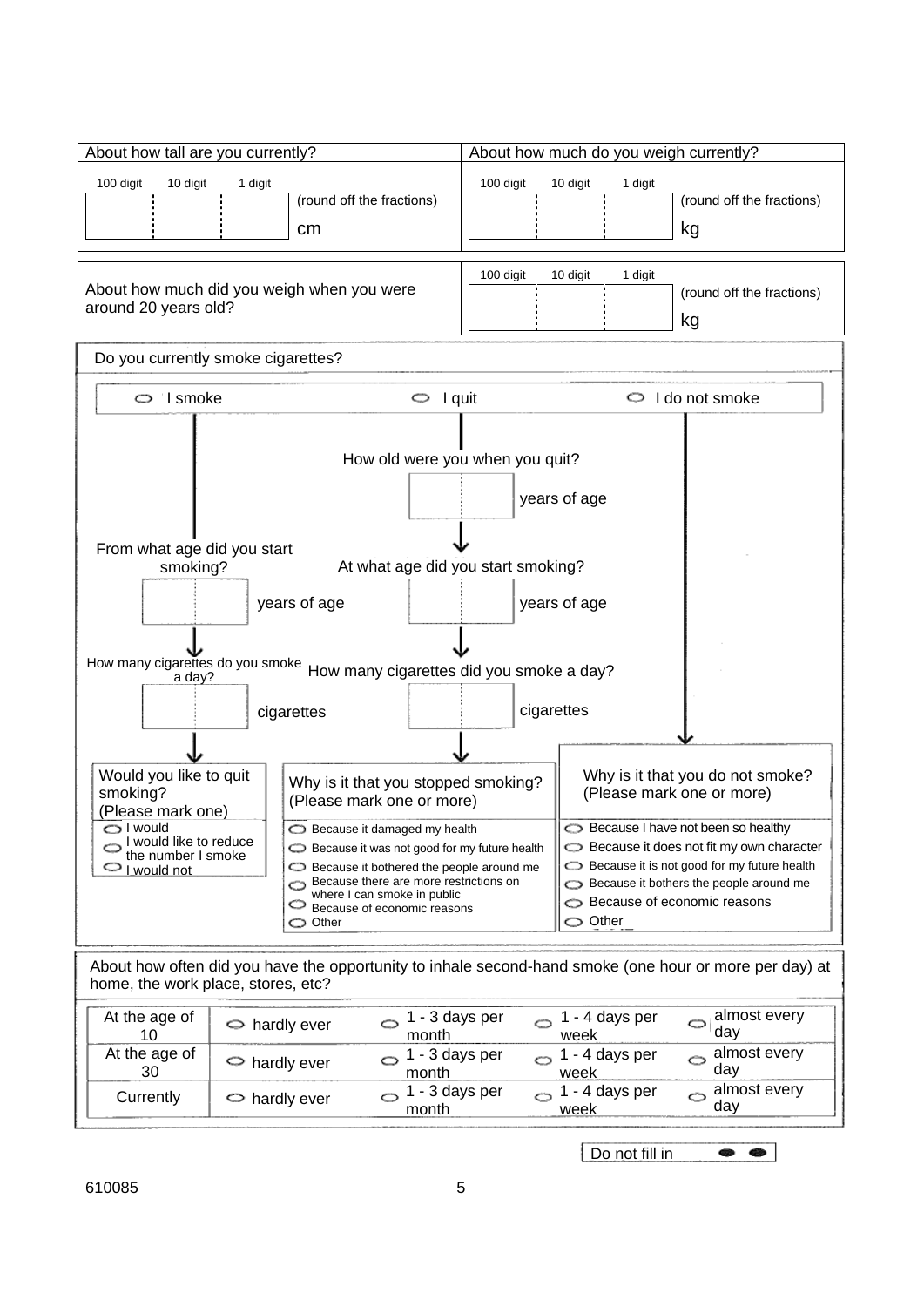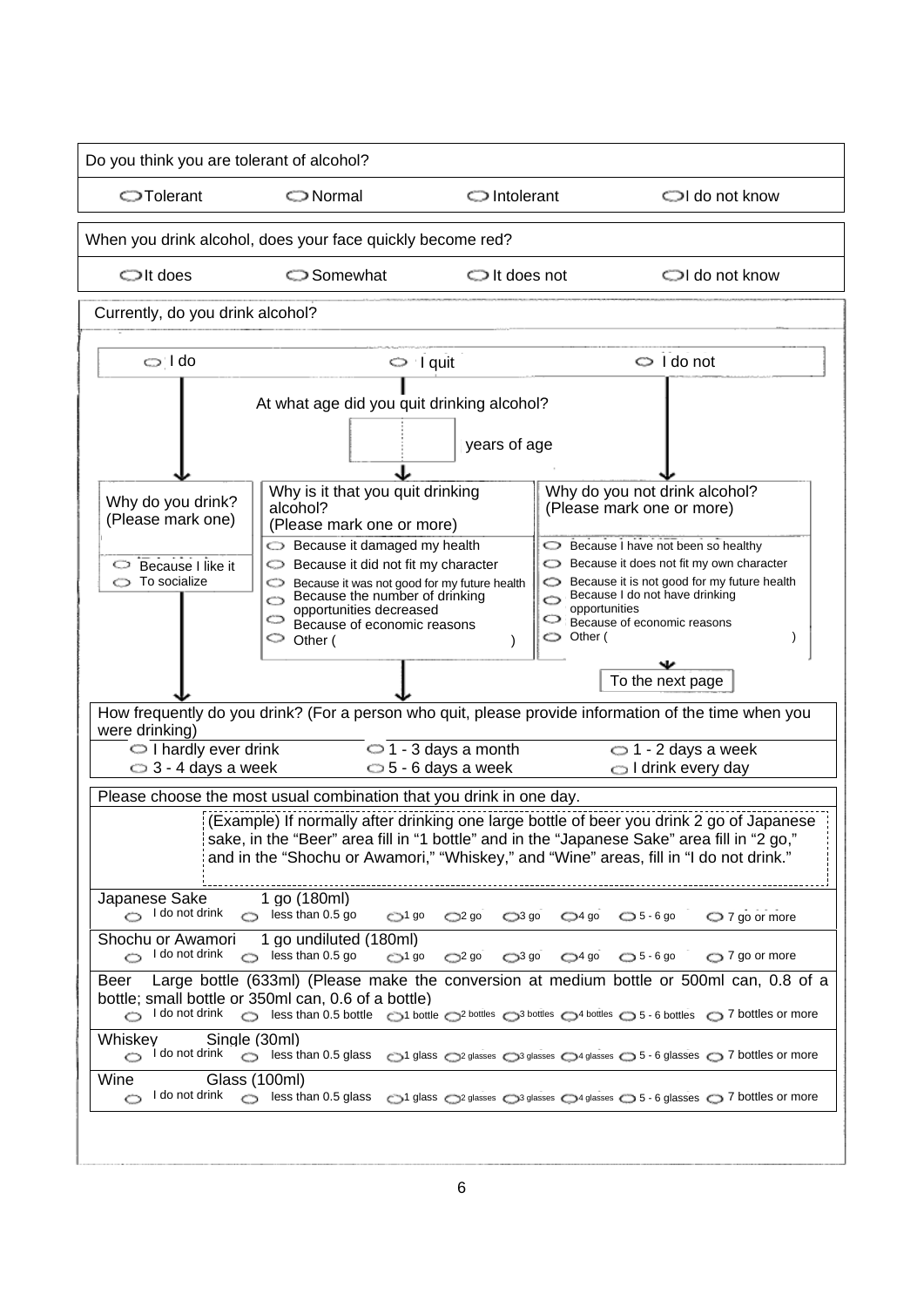### Questions about Your Dietary Life

Now some questions about your diet will follow.

Recalling your diet over the past one year, please answer with average frequencies and amounts.

If you answer all the items, a detailed nutritional calculation of your normal dietary life can be made, so we will be able to report to each of you individually at a later date whether you have a nutritional balance, or whether your vitamins are enough, etc.

There are a lot of questions, and this may be difficult for you, but we ask you to please complete it to the end.

| We are going to ask you about "rice (cooked rice)."                                                                                                                                                                                                                                           |                               |                                  |                              |  |  |  |  |  |  |  |  |
|-----------------------------------------------------------------------------------------------------------------------------------------------------------------------------------------------------------------------------------------------------------------------------------------------|-------------------------------|----------------------------------|------------------------------|--|--|--|--|--|--|--|--|
| About what size rice bowl do you eat with?<br>$\circ$ Small rice bowl $\circ$ Normal rice bowl (female)<br>$\bigcirc$ Normal rice bowl (for male)<br>$\bigcirc$ Donburi/large rice bowl                                                                                                       |                               |                                  |                              |  |  |  |  |  |  |  |  |
| About how many bowls do you eat in 1 day, combining breakfast, lunch and dinner?<br>$\bigcirc$ Less than 1 bowl<br>$\bigcirc$ 1 bowl<br>$\bigcirc$ 2 bowls<br>$\bigcirc$ 3 bowls<br>4 bowls<br>$\bigcirc$ 7 - 9 bowls $\bigcirc$ 10 bowls or more<br>$\bigcirc$ 6 bowls<br>$\bigcirc$ 5 bowls |                               |                                  |                              |  |  |  |  |  |  |  |  |
| Do you eat vitamin-enriched rice?<br>$\circ$ No $\circ$ I rarely eat it $\circ$ I sometimes eat it $\circ$ I often eat it<br>ol always eat it                                                                                                                                                 |                               |                                  |                              |  |  |  |  |  |  |  |  |
| Do you mix in wheat?<br>$\bigcirc$ I do not mix it in<br>$\bigcirc$ I always mix it in                                                                                                                                                                                                        | $\bigcirc$ I rarely mix it in | S I sometimes mix it in          | $\bigcirc$ I often mix it in |  |  |  |  |  |  |  |  |
| Do you mix in millet or Japanese hie?<br>$\bigcirc$ I do not mix it in<br>$\bigcirc$ I always mix it in                                                                                                                                                                                       | $\bigcirc$ I rarely mix it in | $\bigcirc$ I sometimes mix it in | $\bigcirc$ I often mix it in |  |  |  |  |  |  |  |  |

| We are going to ask you about "miso soup."                                      |                               |                       |          |                                                           |                   |                      |  |  |  |  |
|---------------------------------------------------------------------------------|-------------------------------|-----------------------|----------|-----------------------------------------------------------|-------------------|----------------------|--|--|--|--|
| How frequently do you eat it?                                                   |                               |                       |          |                                                           |                   |                      |  |  |  |  |
| $\circ$ I hardly ever eat it                                                    | $\bigcirc$ 1 - 3 days a month |                       |          | $\bigcirc$ 1 - 2 days a week $\bigcirc$ 3 - 4 days a week |                   |                      |  |  |  |  |
| $\bigcirc$ 5 - 6 days a week                                                    | $\bigcirc$ I eat it every day |                       |          |                                                           |                   |                      |  |  |  |  |
|                                                                                 |                               |                       |          |                                                           |                   |                      |  |  |  |  |
| About how many cups do you eat in 1 day, combining breakfast, lunch and dinner? |                               |                       |          |                                                           |                   |                      |  |  |  |  |
| $\bigcirc$ Less than 1 cup                                                      | $\circ$ 1 cup                 | $\bigcirc$ 2 cups     |          | $\bigcirc$ 3 cups                                         | $\bigcirc$ 4 cups |                      |  |  |  |  |
| $\bigcirc$ 5 cups                                                               | $\circ$ 6 cups                | $\bigcirc$ 7 - 9 cups |          | $\bigcirc$ 10 cups or more                                |                   |                      |  |  |  |  |
|                                                                                 |                               |                       |          |                                                           |                   |                      |  |  |  |  |
| How do you season it?                                                           |                               |                       |          |                                                           |                   |                      |  |  |  |  |
| <b>○Fairly diluted</b>                                                          | Somewhat diluted              |                       | ◯ Normal | $\circ$ Somewhat thick                                    |                   | $\circ$ Fairly thick |  |  |  |  |

Do not fill in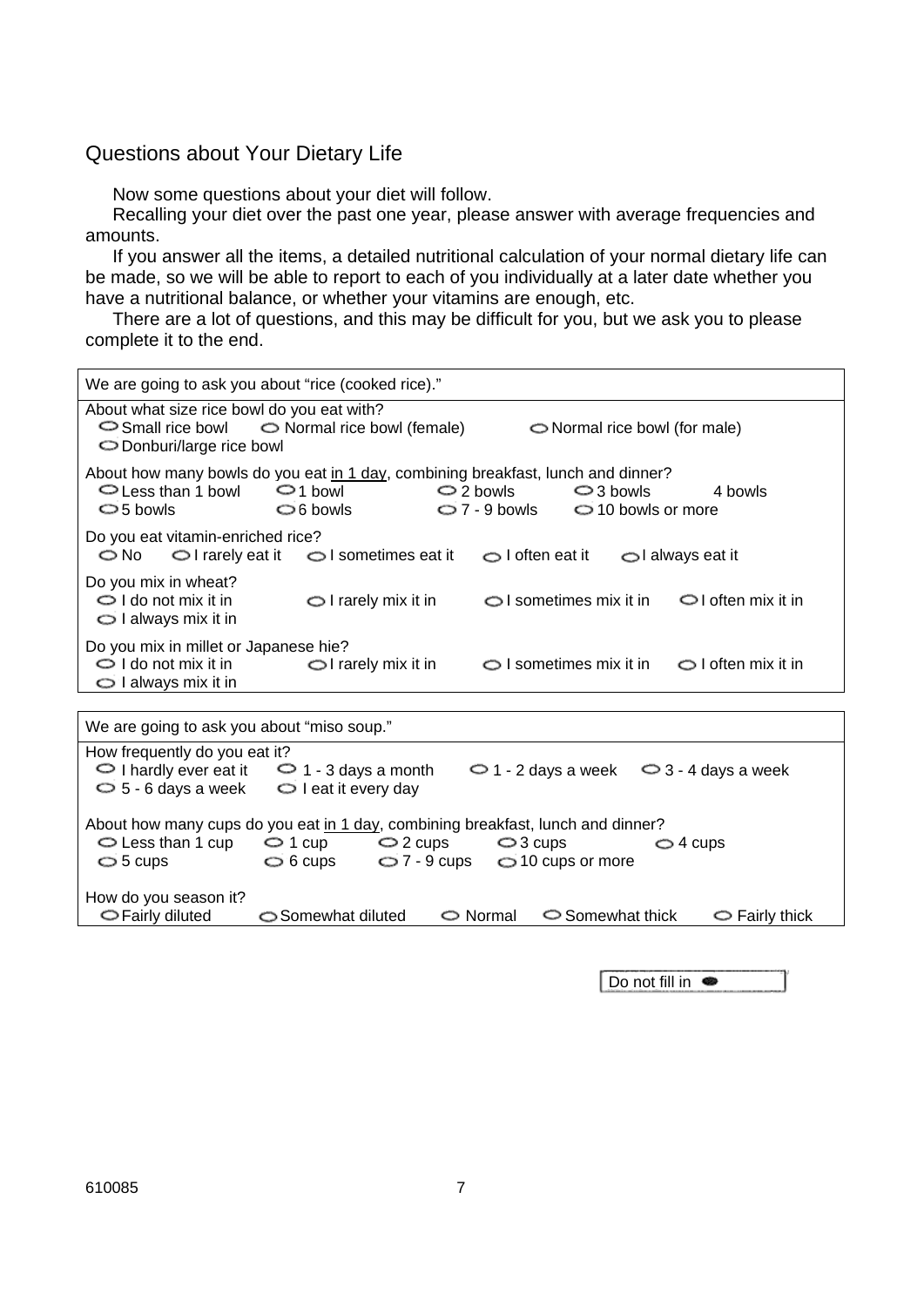Recalling your diet over the past one year, please fill in average frequencies and amounts.

# Example of how to fill it in

If you eat beef steak about 2 times a month, and the amount you eat per time is about half a slice, then fill it in as follows.

|      |                              |                       | 主      |                    |                        |                                      |                  |                               |                                     |                               |                                     |  | <b>Estimated Amount Per</b> |    |
|------|------------------------------|-----------------------|--------|--------------------|------------------------|--------------------------------------|------------------|-------------------------------|-------------------------------------|-------------------------------|-------------------------------------|--|-----------------------------|----|
|      | Name of Food Item            | σ<br>ᆂ<br>ഗ<br>Ō<br>Φ | ត<br>∝ | Φ<br>Ф<br>σ<br>စ္ၿ | 훇<br>Φ<br>σ<br>စိ<br>ო | week<br>σ<br>es<br>ξ<br>$\circ$<br>ഗ | ≧<br>శ్ర<br>Once | daily<br>times<br>ო<br>$\sim$ | $\dot{a}$<br>3<br>ξ<br>$\circ$<br>4 | ਚaily<br>more<br>៦<br>3<br>ίm | <b>Estimated Amount</b><br>Per Time |  |                             | क़ |
|      | <b>Steak</b>                 |                       |        |                    |                        |                                      |                  |                               |                                     |                               | steak slice (about 150g)            |  |                             |    |
| Beef | Grilled (grilled meat, etc.) |                       |        |                    |                        |                                      |                  |                               |                                     |                               | 5 thin slices (about 100g)          |  |                             |    |

If you hardly ever eat beef steak (less than once a month), fill it in as follows.

|      | Name of Food Item            | σ<br>$\circ$ | month<br>σ<br>ഗ<br>Φ<br>ო<br>$\overline{\phantom{0}}$ | $\overline{\mathbb{Q}}$<br>Φ<br>σ<br>3<br>Ë<br>$\sim$<br>$\overline{\phantom{0}}$ | week<br>σ<br>ဖ<br>Φ<br>ίm<br>4<br>ო | week<br>σ<br>3<br>Ē<br>$\circ$<br>5 | ≧<br>.<br>ਰ<br>nce | dailly<br>times<br>ო<br>$\mathbf{\Omega}$ | daily<br>w<br>time<br>$\circ$<br>4 | daily<br>more<br>৯<br>times<br>∼ | <b>Estimated Amount</b><br>Per Time | SS<br>₾<br>ă<br>llerl)<br>es<br>⇆ | <b>Estimated Amount Per</b><br>Time<br>ᢦ<br>ate<br>æ | more)<br>ع<br>ا<br>▿<br>$\check{ }$<br>ā<br>ē<br>than |
|------|------------------------------|--------------|-------------------------------------------------------|-----------------------------------------------------------------------------------|-------------------------------------|-------------------------------------|--------------------|-------------------------------------------|------------------------------------|----------------------------------|-------------------------------------|-----------------------------------|------------------------------------------------------|-------------------------------------------------------|
| Beef | <b>Steak</b>                 |              |                                                       |                                                                                   |                                     |                                     |                    |                                           |                                    |                                  | steak slice (about 150g)            |                                   |                                                      |                                                       |
|      | Grilled (grilled meat, etc.) |              |                                                       |                                                                                   |                                     |                                     |                    |                                           |                                    |                                  | 5 thin slices (about 100g)          |                                   |                                                      |                                                       |

Do not fill in anything in the estimated amount.

|      | Name of Food Item                                       |   |                               |                                                                          |                                                           |                                                    |               |                                                            |                                |                                |                                     |   | <b>Estimated Amount Per</b><br><b>Time</b> |                                                                             |  |
|------|---------------------------------------------------------|---|-------------------------------|--------------------------------------------------------------------------|-----------------------------------------------------------|----------------------------------------------------|---------------|------------------------------------------------------------|--------------------------------|--------------------------------|-------------------------------------|---|--------------------------------------------|-----------------------------------------------------------------------------|--|
|      |                                                         |   | month<br>σ<br>times<br>ო<br>ᅮ | week<br>σ<br>times<br>$\sim$<br>$\mathbf{I}$<br>$\overline{\phantom{0}}$ | week<br>ω<br>times<br>$\overline{a}$<br>$\mathbf{I}$<br>ო | week<br>ω<br>times<br>$\circ$<br>$\mathbf{I}$<br>5 | daily<br>Once | daily<br>times<br>ო<br>$\blacksquare$<br>$\mathbf{\Omega}$ | daily<br>times<br>$\circ$<br>4 | $d$ aily<br>more<br>ŏ<br>times | <b>Estimated Amount</b><br>Per Time |   | estimated<br>amount<br>the<br>as<br>Same   | amount<br>more)<br>ŏ<br>estimated<br>time<br>rù<br>≂<br>More (1<br>than the |  |
| Beef | <b>Steak</b>                                            | O | O                             | O                                                                        | O                                                         | O                                                  |               | O                                                          | O                              | O                              | 1 steak slice (about 150g)          | O | ◯                                          | O                                                                           |  |
|      | Grilled (grilled meat, etc.)                            | ◯ | O                             |                                                                          |                                                           |                                                    |               |                                                            | $\circ$                        | O                              | 5 thin slices (about 100g)          | O | ◯                                          | O                                                                           |  |
|      | Stir-Fried (vegetable stir-fry, etc.)                   | O | O                             |                                                                          | ⊂                                                         | O                                                  |               | o                                                          |                                | ◯                              | 3 thin slices (about 60g)           | ◯ | o                                          | O                                                                           |  |
|      | Stewed (curry or stew, etc.)                            | O | っ                             | O                                                                        | O                                                         | O                                                  | o             | O                                                          | O                              | ◯                              | 3 pieces 2 - 3cm-diced (about 50g)  | O | O                                          | Ö                                                                           |  |
|      | Stir-Fried (vegetable stir-fry, etc.)                   | O | O                             | O                                                                        | O                                                         | O                                                  | O             | O                                                          | ث                              | O                              | 3 thin slices (about 60g)           | O | O                                          | O                                                                           |  |
| Pork | Fried (port cutlet, etc.)                               | Ő | ◯                             | ◯                                                                        | O                                                         | O                                                  | O             | O                                                          | O                              | O                              | 1 pork cutlet (about 100g)          | O |                                            | O                                                                           |  |
|      | Stewed (curry or stew,<br>etc.)                         | O |                               | っ                                                                        |                                                           |                                                    |               | O                                                          | O                              |                                | 3 pieces 2 - 3cm-diced (about 50g)  | O |                                            | o                                                                           |  |
|      | Boiled (boiled kakuni or<br>Okinawan name: rafty, etc.) | ◯ | O                             | O                                                                        |                                                           |                                                    | ◯             | O                                                          | O                              | O                              | 2 slices (about 60g)                | O | O                                          | O                                                                           |  |
|      | Soups (pork soup or Okinawan<br>name: chumi soup, etc.) | O |                               | O                                                                        | Ő                                                         | O                                                  |               | O                                                          | O                              | ◯                              | 2 thin slices (about 40g)           | Ó | ು                                          | O                                                                           |  |
|      | Pork liver (Nirareba stir-fry, etc.)                    |   |                               |                                                                          |                                                           |                                                    |               | $\circ$                                                    | O                              | O                              | 2 slices (about 40g)                |   |                                            |                                                                             |  |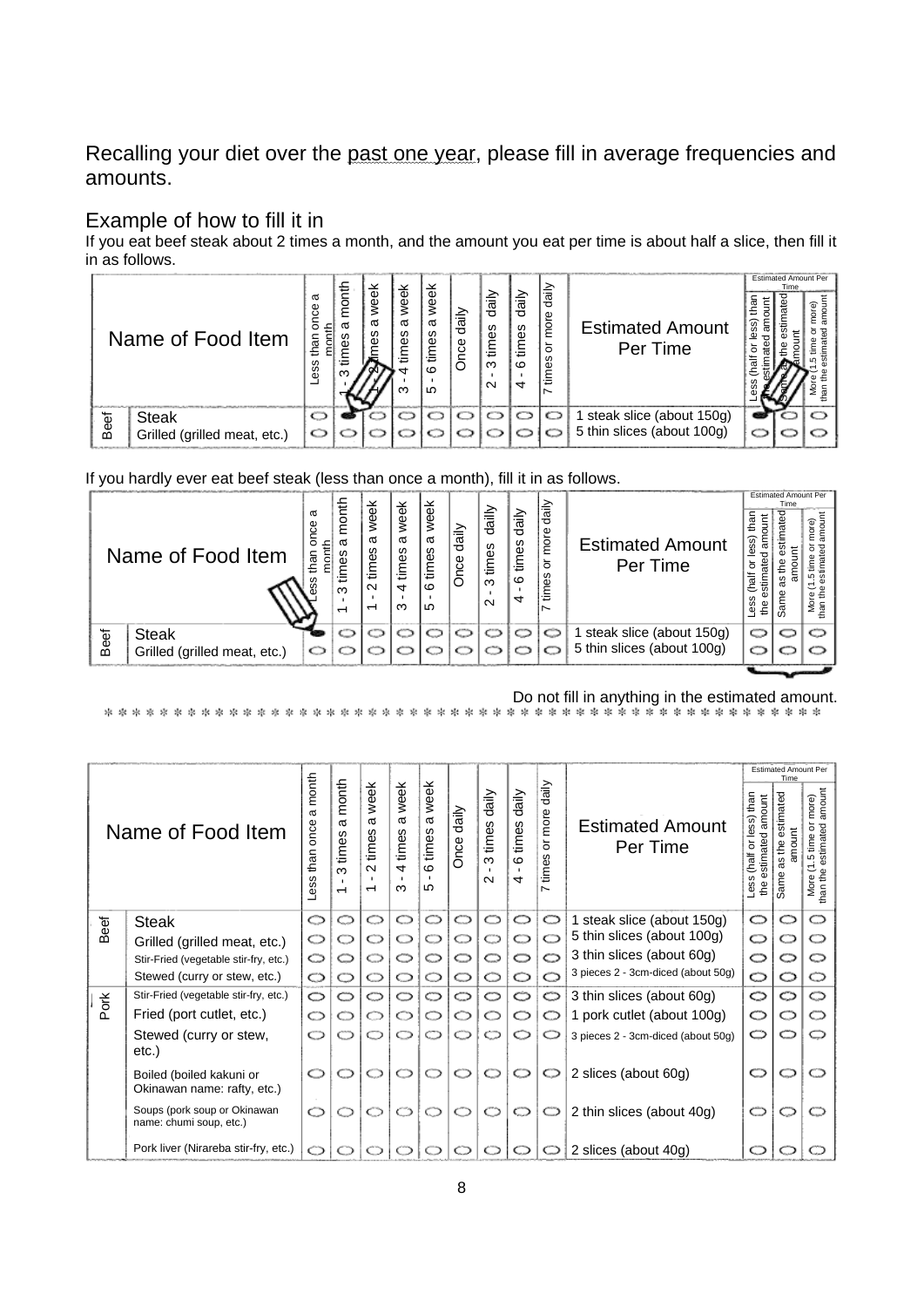# Recalling your diet over the past one year, please fill in average frequencies and amounts. amounts.<br>I Estimated Amount

|                |                                                                             |                                 |                                                                     |                                       |                                        |                                  |                |                                      |                                                         |                                                  |                                                  | <b>Estimated Amount</b><br>Per Time      |                                                   |  |
|----------------|-----------------------------------------------------------------------------|---------------------------------|---------------------------------------------------------------------|---------------------------------------|----------------------------------------|----------------------------------|----------------|--------------------------------------|---------------------------------------------------------|--------------------------------------------------|--------------------------------------------------|------------------------------------------|---------------------------------------------------|--|
|                | Name of Food Item                                                           | œ<br>than once<br>month<br>Less | a month<br>times<br>ო<br>$\blacksquare$<br>$\overline{\phantom{0}}$ | a week<br>times:<br>$\mathbf{\Omega}$ | a week<br>times<br>$\overline{a}$<br>ო | a week<br>times<br>$\circ$<br>LO | Once every day | day<br>every<br>times<br>ო<br>$\sim$ | day<br>every<br>times<br>$\circ$<br>$\blacksquare$<br>4 | <b>Estimated Amount</b><br>Per Time              | Less (half or less) than<br>the estimated amount | amount<br>₽ф<br>3g<br>estimated<br>Same? | Θ.<br>More (1.5 time or mor<br>than the estimated |  |
|                | Grilled (yakitori, etc.)                                                    | O                               | ◯                                                                   | ◯                                     | ◯                                      | ◯                                | ◯              | ◯                                    | O                                                       | 2 skewers of yakitori (about<br>70g)             | O                                                |                                          | ◯                                                 |  |
| Chicken        | Stir-Fried (vegetable stir-<br>fry, etc.)                                   |                                 | O                                                                   | ⇔                                     | ం                                      | O                                | ⇔              | O                                    | O                                                       | 5 slices (about 60g)                             | O                                                |                                          | ⇔                                                 |  |
|                | <b>Boiled</b>                                                               |                                 | ာ                                                                   | ာ                                     |                                        |                                  |                | ◯                                    | ◯                                                       | 2-3cm dices (about 50g)                          |                                                  |                                          | ◯                                                 |  |
|                | Fried (karaage, etc.)                                                       |                                 |                                                                     | O                                     |                                        |                                  |                | ◯                                    | ◯                                                       | 3 pieces (about 50g)                             |                                                  |                                          | O                                                 |  |
|                | Chicken liver (yakitori, etc.)                                              | O                               | O                                                                   | O                                     | O                                      | O                                | O              | O                                    | O                                                       | 1 skewer of yakitori (about<br>30g)              | O                                                | ⇔                                        | O                                                 |  |
| Roast Ham      |                                                                             | ◯                               | ⇔                                                                   | ⇔                                     | O                                      | ⇔                                | ◯              | o                                    | O                                                       | 1 normal slice (about 15g)                       | ◯                                                | ◯                                        | O                                                 |  |
|                | Wieners and Sausages                                                        |                                 | ◯                                                                   | O                                     |                                        | ◯                                |                | O                                    | O                                                       | 2 pieces (about 30g)                             |                                                  |                                          | O                                                 |  |
| Bacon          |                                                                             |                                 | O                                                                   | Ó                                     |                                        | Ó                                | ഠ              | Ó                                    | O                                                       | 1 strip (about 20g)                              |                                                  |                                          | O                                                 |  |
|                | Canned Luncheon Meet                                                        |                                 |                                                                     | O                                     | O                                      | O                                |                | ◯                                    | ◯                                                       | 1/8 can (about 40g)                              | ေ                                                |                                          | O                                                 |  |
| Nilk           | Low-fat milk                                                                |                                 | Ó                                                                   | Ó                                     |                                        | Ő                                |                |                                      | Ő                                                       | 1 200cc-glass                                    |                                                  |                                          |                                                   |  |
|                | Normal milk                                                                 |                                 |                                                                     |                                       |                                        |                                  |                | ာ                                    | O                                                       | 1 200cc-glass                                    | c                                                |                                          |                                                   |  |
| Eggs<br>Cheese |                                                                             |                                 |                                                                     | Ó<br>◯                                |                                        | Ő<br>O                           | ◯              | ာ                                    | O<br>O                                                  | 1 medium (about 50g)<br>1 slice of sliced cheese |                                                  |                                          | O                                                 |  |
| Yogurt         |                                                                             | ෙ                               | ⇔                                                                   | ◯                                     | ◯                                      | ෙ                                | ◯              | o                                    | O                                                       | (about 20g)<br>1 container (about 120g)          | ෆ                                                | ◯                                        | ◯                                                 |  |
|                | Salted cod, salted mackerel,                                                |                                 |                                                                     |                                       |                                        |                                  |                |                                      |                                                         | 1 slice of fish meat (about                      |                                                  |                                          |                                                   |  |
|                | salted salmon<br>Dried fish (open dried flavor)                             | O<br>O                          | O<br>O                                                              | O                                     | O                                      | O                                | ◯              | ⇔                                    | O                                                       | 70g)<br>1 piece (about 50g)                      | O                                                | ⇔                                        | O<br>O                                            |  |
|                | Canned tuna (sea chicken flakes)                                            | O                               | O                                                                   | ⇔<br>O                                | O<br>$\circ$                           | O<br>O                           | ◯<br>ෙ         | O<br>O                               | O<br>O                                                  | $1/4$ can (about 20g)                            | ◯<br>O                                           | ာ<br>O                                   | O                                                 |  |
|                | Salmon or trout                                                             | O                               | ⇔                                                                   | ⇔                                     | O                                      | ⇔                                | ◯              | ◯                                    | O                                                       | 1 slice of fish meat (about<br>70q)              | O                                                | ⇔                                        | O                                                 |  |
|                | Bonito or tuna                                                              |                                 | O                                                                   |                                       | O                                      | O                                | ෙ              | O                                    | O                                                       | 4 raw slices (about 60g)                         | O                                                | ◯                                        | O                                                 |  |
|                | Yellowtail or kingfish                                                      |                                 | O                                                                   | O                                     | O                                      | O                                | O              | O                                    | O                                                       | 4 raw slices (about 60g)                         | o                                                | O                                        | O                                                 |  |
|                | Cod or flounder                                                             |                                 | O                                                                   | O                                     | Ő                                      | Ó                                | O              | Ó                                    | O                                                       | 1/2 slice (about 40g)                            | ◯                                                |                                          | O                                                 |  |
|                | Bream (Red Sea bream, Okinawan name:<br>gurkun, Okinawan name: machi, etc.) |                                 | O                                                                   | O                                     | O                                      | O                                | ෆ              | O                                    | O                                                       | 1 slice (about 70g)                              |                                                  | ာ                                        | O                                                 |  |
|                | Horse mackerel or sardines                                                  |                                 | ◯                                                                   | ◯                                     | O                                      | ◯                                | ෆ              | ◯                                    | O                                                       | 1 fish (about 80g)                               |                                                  | ◯                                        | O                                                 |  |
|                | Pike or mackerel                                                            |                                 |                                                                     | O                                     |                                        |                                  |                | ◯                                    | O                                                       | 1 fish (about 80g)                               |                                                  |                                          |                                                   |  |
|                | Dried whitebait                                                             | O                               | ာ                                                                   | O                                     | ာ                                      | O                                | ⇔              | O                                    | O                                                       | 2 tablespoonfuls (about<br>10g)                  | O                                                | O                                        | ာ                                                 |  |
|                | Cod roe or salmon roe                                                       | ෙ                               | O                                                                   | O                                     | ం                                      | O                                | ⇔              | O                                    | $\circ$                                                 | 1/4 sac (about 20g)                              | O                                                | O                                        | O                                                 |  |
| Eel            |                                                                             | O                               | O                                                                   | O                                     | O                                      | O                                | $\circ$        | O                                    | ం                                                       | 1/2 fish (about 50g)                             | O                                                | O                                        | O                                                 |  |
| Squid          |                                                                             | O                               | O                                                                   | O                                     | O                                      | O                                | O              | O                                    | O                                                       | 3 raw slices (about 50g)                         | O                                                | O                                        | O                                                 |  |
| Octopus        |                                                                             | O                               | O                                                                   | O                                     | O                                      | O                                | O              | O                                    | O                                                       | 1/3 tentacle (about 50g)                         | ෆ                                                | O                                        | O                                                 |  |
| Shrimp         |                                                                             | ◯                               | O                                                                   | O                                     | ⇔                                      | O                                | ⇔              | O                                    | ◯                                                       | 2 Taisho shrimp (about<br>40g)                   | O                                                | ⇔                                        | O                                                 |  |
|                | Clams or freshwater clams                                                   | O                               | O                                                                   | O                                     | O                                      | O                                | O              | O                                    | O                                                       | 10 shucked pieces of meat<br>(about 20g)         | $\circ$                                          | O                                        | O                                                 |  |
| Snails         |                                                                             | O                               | O                                                                   | O                                     | ం                                      | O                                | O              | O                                    | O                                                       | 10 shucked pieces of meat<br>(about 20g)         | O                                                | O                                        | O                                                 |  |
| Fish cake      |                                                                             | ෙ                               | O                                                                   | O                                     | ం                                      | O                                | ⇔              | O                                    | െ                                                       | $1/6$ tube (about 20g)                           | ◯                                                |                                          | O                                                 |  |
| Fish paste     |                                                                             |                                 |                                                                     |                                       |                                        |                                  |                |                                      |                                                         | 2 slices (about 20g)                             |                                                  |                                          | O                                                 |  |
|                |                                                                             |                                 |                                                                     |                                       |                                        |                                  |                |                                      |                                                         | Do not fill in<br>●                              |                                                  |                                          |                                                   |  |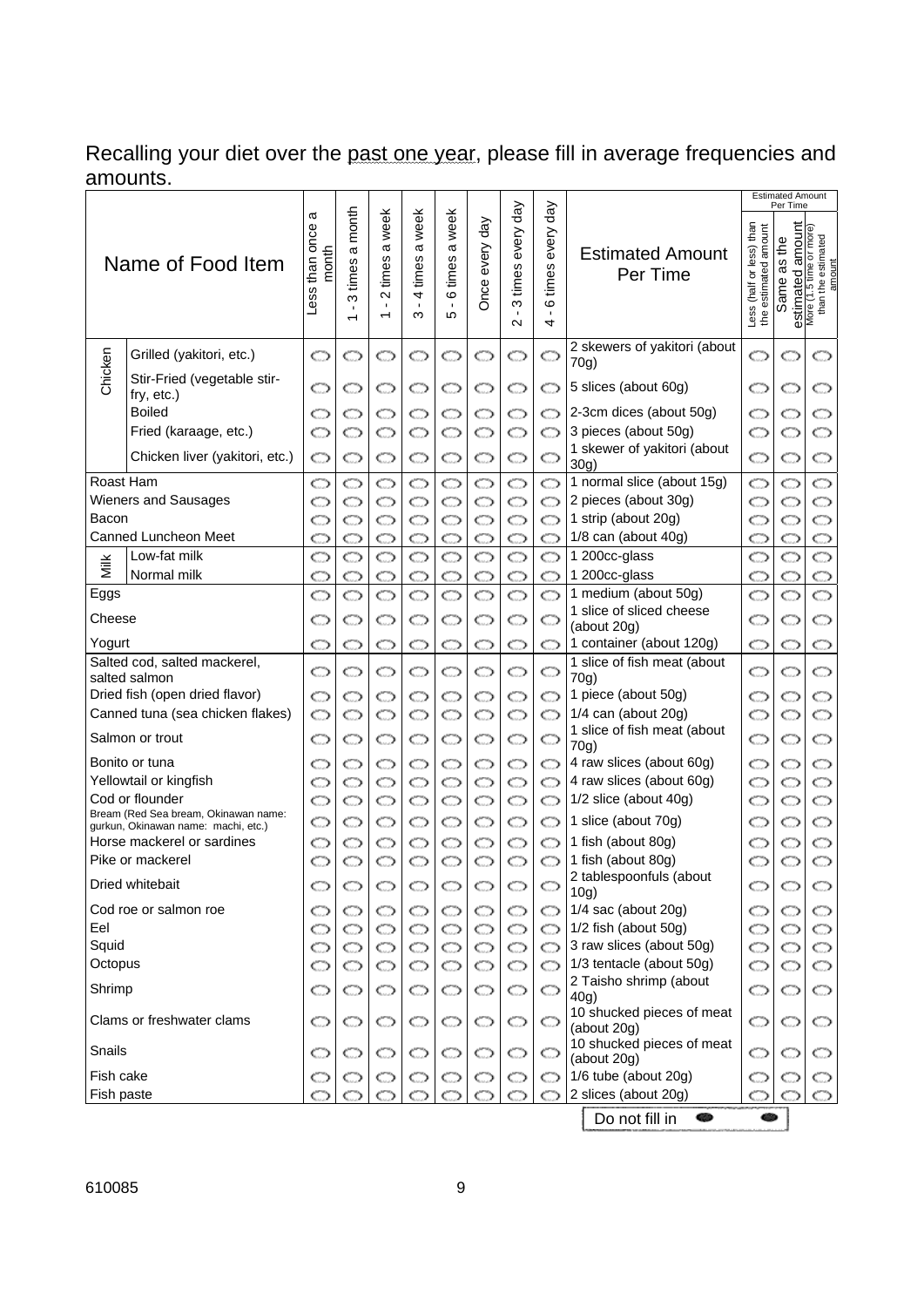# Estimated Amount of Vegetables (full size)

If the amount you eat per time is about the same as in the photograph, please fill in "Same." If it is more than what is in the photograph (1.5 times or more), please fill in "More," and if less (less than half), please fill in "Less."

(a) Carrot, 1/4 carrot (about 50g)

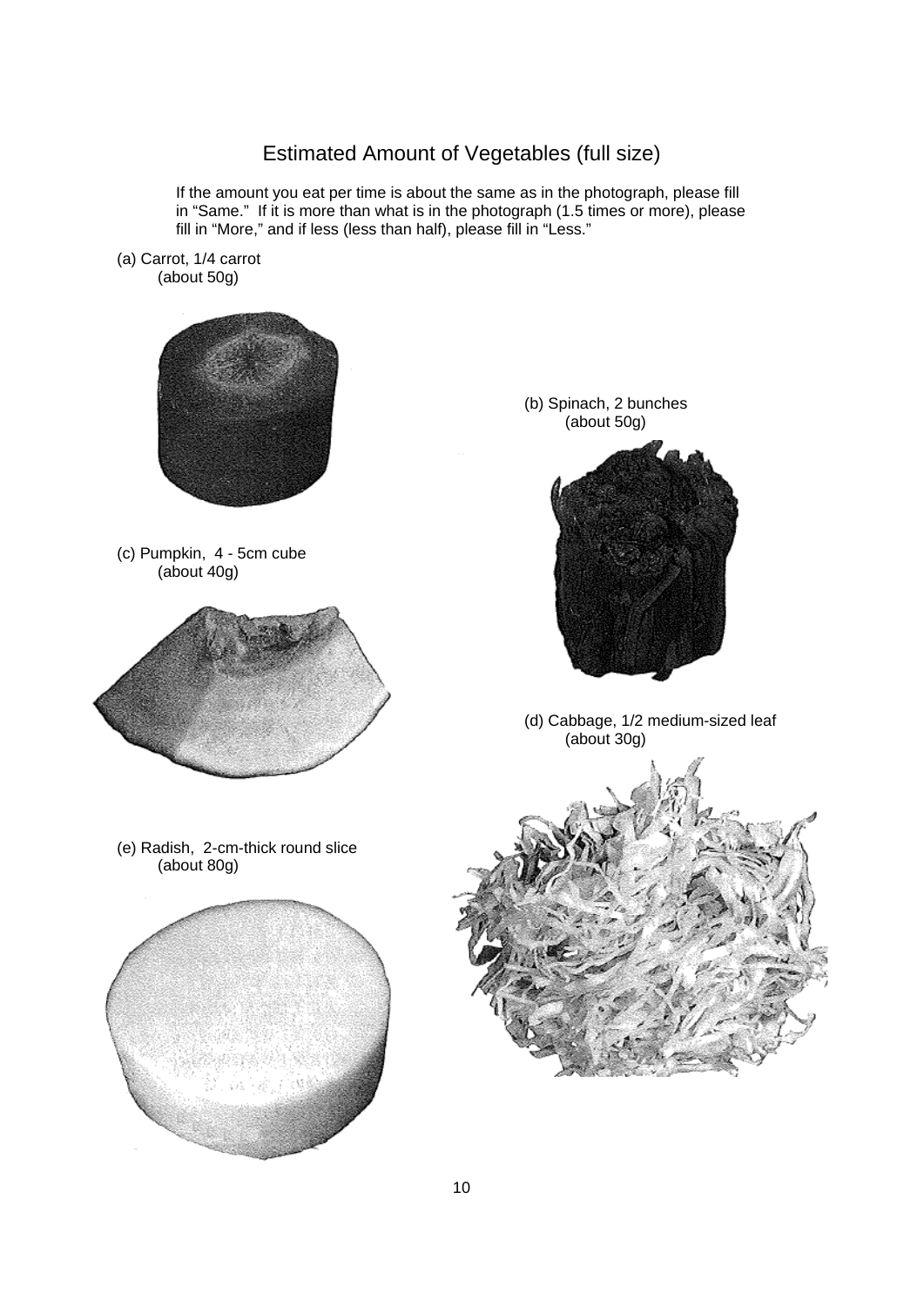For the following vegetables, please refer to the photographs on the page on the left, and fill in the frequency or amount you eat in the season when they are available on the market.

|                   |                                               |                               |                                                                              |                                   |                                      |                  |                               |                                             |                                     | <b>Estimated Amount</b><br>Per Time                                                   |
|-------------------|-----------------------------------------------|-------------------------------|------------------------------------------------------------------------------|-----------------------------------|--------------------------------------|------------------|-------------------------------|---------------------------------------------|-------------------------------------|---------------------------------------------------------------------------------------|
| Name of Food Item | σ<br>ğ<br>month<br>than<br>ഗ<br><b>S</b><br>Φ | month<br>ω<br>times<br>ო<br>ᅮ | week<br>$\boldsymbol{\varpi}$<br>times<br>$\sim$<br>$\overline{\phantom{0}}$ | week<br>ω<br>ဖ<br>times<br>4<br>ო | week<br>ω<br>times<br>$\circ$<br>5   | $d$ aily<br>Once | daily<br>times<br>ო<br>$\sim$ | daily<br>times<br>$\circ$<br>$\overline{ }$ | <b>Estimated Amount</b><br>Per Time | than<br>amount<br>or less)<br>ᢦ<br>аťе<br>೯<br>(half<br>stim<br>Ф<br>늛<br>Less<br>the |
| Carrot            | $\subset$                                     |                               |                                                                              |                                   | $\epsilon$                           |                  |                               | œ                                           | Refer to photograph (a)             | O                                                                                     |
| Spinach           |                                               |                               |                                                                              |                                   | $\mathbf{V}_{\text{MSE},\text{eff}}$ |                  |                               | CO                                          | Refer to photograph (b)             | っ                                                                                     |
| Pumpkin           |                                               |                               |                                                                              | فتنبط                             | $\mathbf{Q}_{\text{total}}$          |                  |                               | Œ                                           | Refer to photograph (c)             |                                                                                       |
| Cabbage           |                                               |                               |                                                                              |                                   |                                      |                  |                               | ∷                                           | Refer to photograph (d)             | ා                                                                                     |
| Radish            |                                               |                               |                                                                              |                                   |                                      |                  |                               |                                             | Refer to photograph (e)             |                                                                                       |

For the following vegetables and fruits, please fill in the frequency or amount you eat in the season when they are available on the market.

|                 | Takuwan                   | $\circlearrowright$ |         |         |         |   |         |         | ෆ | 3 slices (about 30g)                   | $\subset$ |   |   |
|-----------------|---------------------------|---------------------|---------|---------|---------|---|---------|---------|---|----------------------------------------|-----------|---|---|
|                 | Green-leafed tsukemono    | O                   |         | O       |         |   |         |         |   | 1 small tsukemono plate                |           |   |   |
| Pickles         | (Nozawana, leaf mustard)  |                     |         |         |         |   |         |         | ာ | (about 30g)                            |           |   |   |
|                 | Dried plums               | $\circ$             | ഠ       | ◯       | ◯       | ◯ |         | O       | ෆ | 1 medium plum (about 8g)               |           |   |   |
| Tsukemono       | Chinese cabbage           |                     |         | O       | O       | Ó |         | ◯       | O | 1 small tsukemono plate                | O         |   |   |
|                 |                           |                     |         |         |         |   |         |         |   | (about 30g)<br>1 small tsukemono plate |           |   |   |
| Cucumbers       |                           |                     | $\circ$ | O       | O       | Ó | $\circ$ | O       | O | (about 30g)                            | O         | O | ෆ |
|                 |                           |                     |         |         |         |   |         |         |   | 1 small tsukemono plate                |           |   |   |
|                 | Eggplant                  |                     | O       | $\circ$ | $\circ$ | O | O       | O       | O | (about 30g)                            | O         |   | ෆ |
|                 | Green peppers             | O                   | $\circ$ | Ó       | O       | Ó | $\circ$ | O       | O | 1 pepper (about 30g)                   | $\circ$   | O | Ő |
| Tomatoes        |                           | O                   | O       | O       | O       | O | O       | O       | O | 1⁄4 tomato (about 50g)                 | $\subset$ | ෙ | O |
|                 | Green onions              |                     | O       | Ó       | O       | O | $\circ$ | O       | O | 1/4 stalk (about 20g)                  |           | O | Ó |
| Leeks           |                           | O                   | O       | O       | O       | Ó | O       | O       | O | 2 leeks (about 20g)                    |           | ෙ | O |
|                 | Edible chrysanthemums     |                     | $\circ$ | Ó       | $\circ$ | Ó | $\circ$ | O       | O | 1/3 bunch (about 30g)                  |           | O | O |
| Rape            |                           | O                   | O       | O       | $\circ$ | O | O       | O       | O | 1 stalk (about 20g)                    | O         | O | Ó |
| <b>Broccoli</b> |                           |                     | O       | O       | $\circ$ | O | O       | O       | O | 3 stalks (about 30g)                   |           |   | O |
| Onions          |                           | O                   | O       | Ó       | $\circ$ | O | O       | Ó       | O | 1⁄4 onion (about 50g)                  | O         | O | Ó |
|                 | Cucumbers                 |                     | O       | O       | $\circ$ | O | O       | O       | O | 1/3 cucumber (about 30g)               | O         | O | O |
| Eggplant        |                           | O                   | O       | O       | O       | Ó | O       | O       | O | 1 eggplant (about 60g)                 | O         | ෙ | O |
|                 | Chinese cabbage           |                     | O       | ◯       | O       | O | ෆ       | ◯       | O | 1/3 medium leaf (about                 |           | ◯ | O |
|                 |                           |                     |         |         |         |   |         |         |   | 30g)                                   |           |   |   |
|                 | Burdock root              |                     | O       | O       | O       | O | ◯       | O       | O | 1⁄4 root (about 40g)                   |           | O | O |
|                 | Bean sprouts              |                     | O       | O       | O       | Ó | $\circ$ | Ó       | O | $\frac{1}{4}$ bag (about 25g)          | O         | Ó | O |
|                 | <b>Haricot verts</b>      |                     | O       | Ó       | O       | Ó | O       | O       | O | 6 beans (about 30g)                    |           | O | O |
| Lettuces        |                           | O                   | O       | Ó       | ເມ      | Ó | O       | O       | O | 1 medium leaf (about 10g)              | O         |   | O |
| Chingensai      | (Okinawan name: pak-choi) |                     | O       | O       | O       | O | ഠ       | O       | O | 1 stalk (about 70g)                    | O         | O | ◯ |
|                 | Leaf mustard              |                     |         |         |         |   |         |         |   |                                        |           |   |   |
|                 | (Okinawan name: shimana)  |                     |         |         |         |   | ⇔       | $\circ$ | ൚ | 2 stalks (about 70g)                   | ന         |   | ෙ |
|                 |                           |                     |         |         |         |   |         |         |   | Do not fill in                         |           |   |   |
|                 |                           |                     |         |         |         |   |         |         |   |                                        |           |   |   |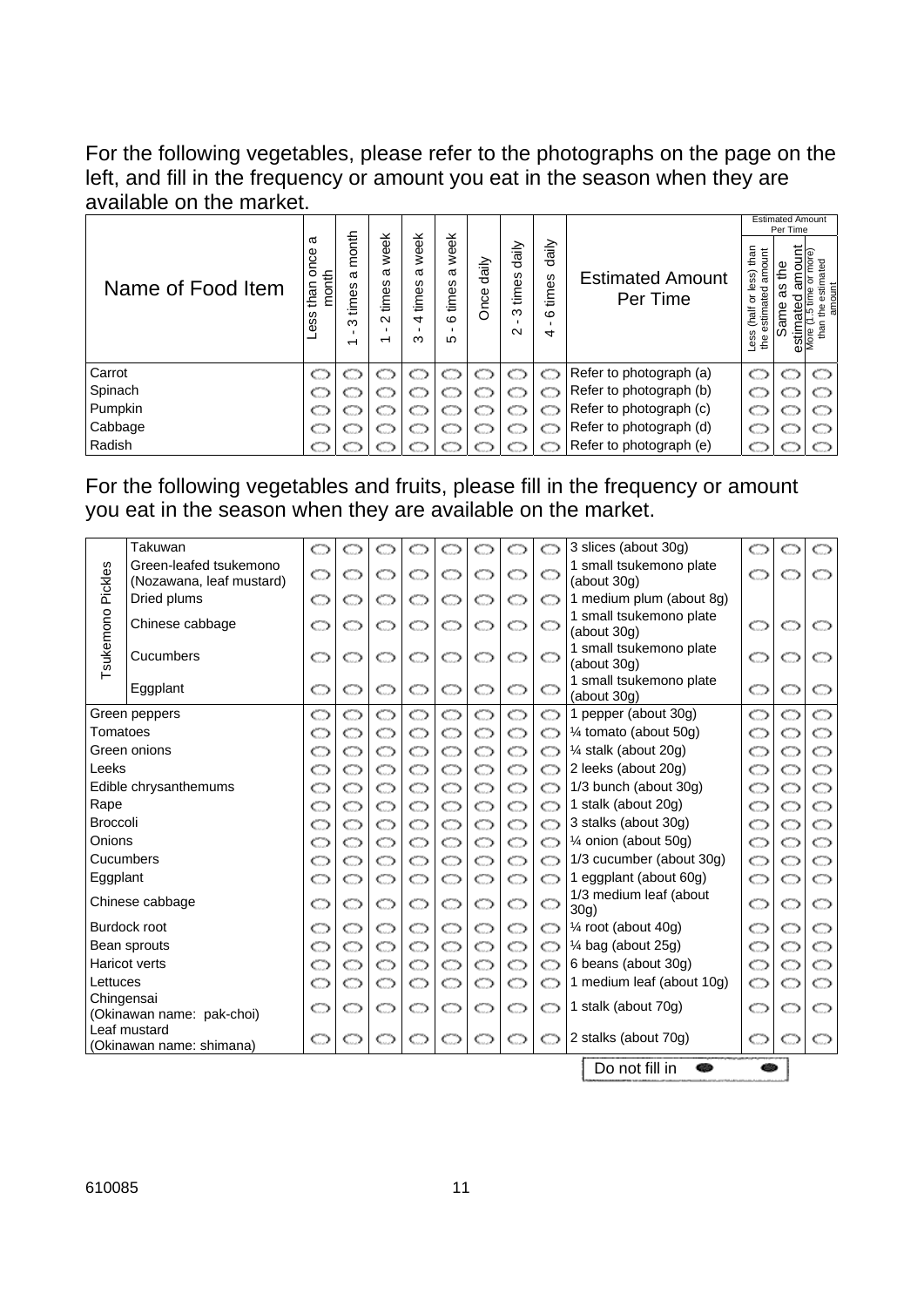# For the following vegetables and fruits, please fill in the frequency or amount you eat in the season when they are available on the market.

|                                                   |                                    |                                                                        |                                                |                                                                  |                                                 |            |                               |                                                |                                     |           | <b>Estimated Amount</b><br>Per Time          |                                                                   |
|---------------------------------------------------|------------------------------------|------------------------------------------------------------------------|------------------------------------------------|------------------------------------------------------------------|-------------------------------------------------|------------|-------------------------------|------------------------------------------------|-------------------------------------|-----------|----------------------------------------------|-------------------------------------------------------------------|
| Name of Food Item                                 | ω<br>once<br>month<br>than<br>Less | month<br>σ<br>times<br>ო<br>$\blacksquare$<br>$\overline{\phantom{0}}$ | week<br>$\sigma$<br>times<br>$\mathbf{\Omega}$ | week<br>$\sigma$<br>times<br>$\overline{4}$<br>$\mathbf{I}$<br>ო | a week<br>times<br>$\circ$<br>$\mathbf{I}$<br>Ю | Once daily | daily<br>times<br>ო<br>$\sim$ | daily<br>times<br>$\circ$<br>$\mathbf{I}$<br>4 | <b>Estimated Amount</b><br>Per Time |           | amount<br>the<br>S<br>σ<br>estimated<br>Same | time or more)<br>estimated<br>More (1.5 time of<br>than the estir |
| <b>Bitter melon</b><br>(Okinawan name: goya)      |                                    |                                                                        | ෆ                                              | O                                                                |                                                 |            | ⇔                             | റ                                              | 1/2 melon (about 100g)              | റ         | O                                            |                                                                   |
| Swiss chard<br>(Okinawan name: nsubana)           |                                    |                                                                        | O                                              | O                                                                | O                                               | ⇔          | ⇔                             | O                                              | 2 stalks (about 100g)               | റ         | ⇔                                            | O                                                                 |
| Sponge gourd<br>(Okinawan name: nabera)           |                                    |                                                                        | ◯                                              | ◯                                                                | O                                               |            | O                             | O                                              | 1 gourd (about 100g)                | റ         |                                              | ෆ                                                                 |
| Mugwort<br>(Okinawan name: fuchiba)               |                                    | ◯                                                                      | ◯                                              | O                                                                | ◯                                               | ⇔          | ◯                             | O                                              | 1 head (about 10g)                  |           |                                              |                                                                   |
| Papaya                                            |                                    |                                                                        | O                                              |                                                                  | O                                               |            | ◯                             | O                                              | 1/4 papaya (about 50g)              |           |                                              | ◯                                                                 |
| Mandarin oranges                                  |                                    |                                                                        | ◯                                              |                                                                  | Ѽ                                               |            | O                             | O                                              | 2 oranges (about 140g)              |           |                                              |                                                                   |
| Other citrus types (Hasssaku,<br>iyokan, oranges) |                                    |                                                                        | O                                              |                                                                  | O                                               |            | O                             | O                                              | 1/2 of one (about 75g)              | c         |                                              | O                                                                 |
| Apples                                            |                                    | O                                                                      | O                                              | O                                                                | O                                               | O          | O                             | O                                              | $1/2$ apple (about 85g)             | O         | ◯                                            | O                                                                 |
| Persimmons                                        |                                    | O                                                                      | O                                              |                                                                  | ෙ                                               | O          | ◯                             | O                                              | 1/2 persimmon (about 80g)           | O         | ◯                                            | O                                                                 |
| <b>Strawberries</b>                               |                                    |                                                                        | ෆ                                              |                                                                  | O                                               |            |                               | O                                              | 5 berries (about 75g)               |           |                                              | O                                                                 |
| Grapes                                            |                                    |                                                                        | ◯                                              | O                                                                | O                                               |            | ◯                             | O                                              | 10 large grapes (about<br>100q      |           | ◯                                            | O                                                                 |
| Melons                                            |                                    | O                                                                      | ◯                                              | O                                                                | ◯                                               | ෆ          | ◯                             | O                                              | 1/4 prince melon (about<br>60g)     | O         | O                                            | O                                                                 |
| Watermelon                                        |                                    | O                                                                      | O                                              | O                                                                | Ó                                               | ⇔          | O                             | O                                              | $1/8$ melon (about $1200g$ )        | O         | ◯                                            | O                                                                 |
| Peaches                                           |                                    | O                                                                      | O                                              | O                                                                | O                                               | O          | O                             | O                                              | 1/2 peach (about 65g)               | c         | ◯                                            | O                                                                 |
| Nashi pears                                       |                                    | O                                                                      | O                                              | ာ                                                                | O                                               | O          | O                             | O                                              | 1/2 pear (about 80g)                |           | O                                            | O                                                                 |
| Kiwi fruit                                        |                                    | O                                                                      | Ó                                              | $\circ$                                                          | Ó                                               | $\circ$    | Ó                             | O                                              | 1/2 kiwi (about 50g)                | $\subset$ | O                                            | O                                                                 |
| Pineapple                                         |                                    | O                                                                      | O                                              | $\circ$                                                          | O                                               | O          | O                             | O                                              | 1/8 pineapple (about 130g)          | O         | O                                            | O                                                                 |
| Banana                                            |                                    |                                                                        |                                                |                                                                  |                                                 |            |                               | O                                              | 1 banana (about 75g)                | c         |                                              | O                                                                 |
| Mango                                             |                                    |                                                                        |                                                |                                                                  |                                                 |            |                               |                                                | 1/2 mango (about 75g)               |           |                                              |                                                                   |

#### Recalling your diet over the past one year, please fill in average frequencies and amounts.

| un ruum                                         |      |         |   |                             |   |   |         |                                             |           |   |
|-------------------------------------------------|------|---------|---|-----------------------------|---|---|---------|---------------------------------------------|-----------|---|
| <b>Bread types</b><br>(including pastries also) |      | $\circ$ |   | O                           |   |   | $\circ$ | 1 piece of 6 slices (about<br>60q)          | $\circ$   | O |
| Udon                                            |      | ာ       |   | O                           |   |   |         | 1 donburi bowlful (about<br>250a)           | O         |   |
| Soba                                            |      | ာ       |   | c                           | O |   | ာ       | 1 donburi bowlful (about<br>200g)           | $\subset$ |   |
| Okinawa soba                                    | C.   | O       | ⇔ | O                           | O | O | ເມ      | 1 donburi bowlful (about<br>200g)           | O         |   |
| Ramen                                           | C.   | O       | O | O                           | O |   | O       | 1 donburi bowlful (about<br>220q            | O         |   |
| Mochi cakes                                     | C    | O       | O | O                           | O | O | O       | 1 commercially marketed<br>cake (about 50g) | O         | ◯ |
| Japanese confections<br>(Daifuku, manju)        |      | O       |   | c                           | ഠ |   | Ó       | 1 confection (about 70g)                    | O         |   |
| Cakes                                           |      | O       | O | c                           | O | O |         | 1 slice small cake (about<br>70g)           | O         |   |
| <b>Biscuits and Cookies</b>                     | C. J | O       | ⇔ | c                           | O |   | O       | 2 cookies (about 25g)                       | $\circ$   |   |
| Chocolate                                       |      | C.)     |   | $\mathbf{Q}_{\text{total}}$ | O |   | ເມ      | 1/2 chocolate bar (about<br>25g)            | O         |   |
| Peanuts                                         |      |         |   |                             |   |   |         | 20 peanuts (about 20g)                      |           |   |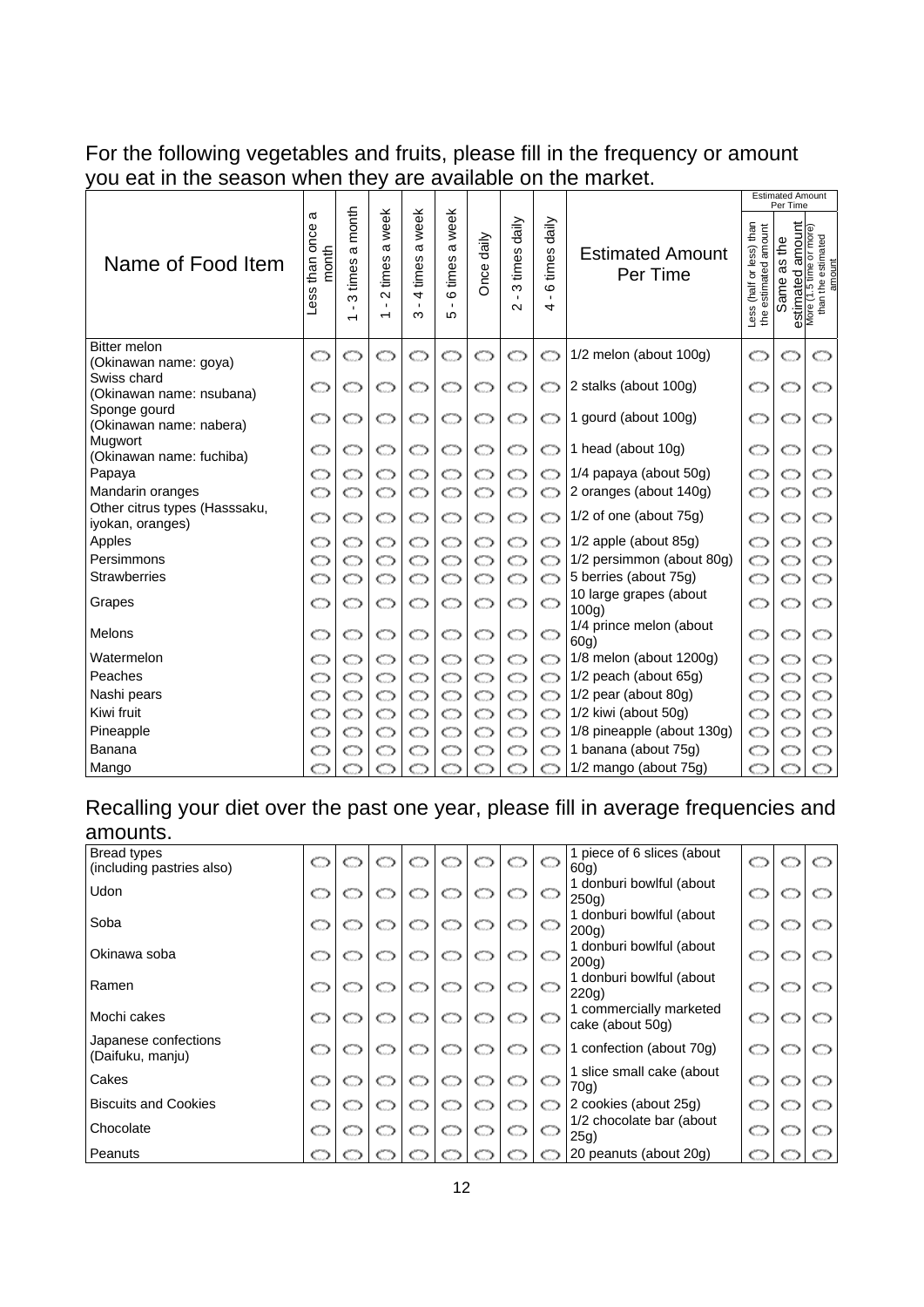# Recalling your diet over the past one year, please fill in average frequencies and amounts.<br>I Estimated Amount

|                                                             |                                |                                                              |                                         |                                                             |                                                   |            |                               |                                                  |                                         |                                                  | <b>Estimated Amount</b><br>Per Time         |                                                                 |
|-------------------------------------------------------------|--------------------------------|--------------------------------------------------------------|-----------------------------------------|-------------------------------------------------------------|---------------------------------------------------|------------|-------------------------------|--------------------------------------------------|-----------------------------------------|--------------------------------------------------|---------------------------------------------|-----------------------------------------------------------------|
| Name of Food Item                                           | ω<br>than once<br>month<br>ess | month<br>σ<br>times<br>ო<br>$\blacksquare$<br>$\overline{ }$ | week<br>ω<br>times<br>$\mathbf{\Omega}$ | week<br>σ<br>times<br>$\overline{a}$<br>$\blacksquare$<br>ო | a week<br>times<br>$\circ$<br>$\mathbf{r}$<br>LO. | Once daily | daily<br>times<br>ო<br>$\sim$ | daily<br>times<br>$\circ$<br>$\blacksquare$<br>4 | <b>Estimated Amount</b><br>Per Time     | Less (half or less) than<br>the estimated amount | amount<br>the<br>8g<br>8<br>ame<br>estimate | me or more)<br>than the estimated<br>$\frac{1}{1.5}$ th<br>More |
| Tofu (ingredient of miso soup)                              | $\circ$                        | O                                                            | O                                       | o                                                           | Ó                                                 | ෆ          | O                             | O                                                | 5 cubes (about 20g)                     | O                                                | ෆ                                           |                                                                 |
| Tofu (fried tofu, or cold or cut into<br>cubes)             | $\circ$                        | O                                                            | ◯                                       | O                                                           | O                                                 |            | O                             | O                                                | 1/4 tofu cake (about 75g)               | O                                                |                                             |                                                                 |
| Yushi dofu                                                  | O                              | ⇔                                                            | ◯                                       | O                                                           | ◯                                                 |            | ◯                             | O                                                | 1 soup bowlful (about<br>150g)          |                                                  |                                             |                                                                 |
| Freeze-dried Takano tofu or shimi<br>tofu                   | Ó                              | ⇔                                                            | O                                       | ⊂⊃                                                          | O                                                 |            | O                             | O                                                | $1/2$ slice (about 60g)                 | $\subset$                                        |                                             |                                                                 |
| Deep-fried tofu or thick-fried tofu                         | $\circ$                        | O                                                            | ◯                                       | O                                                           | ◯                                                 | ◯          | O                             | O                                                | $1/2$ slice (about 60g)                 | $\subset$                                        |                                             |                                                                 |
| Fried auburaage tofu                                        |                                |                                                              |                                         |                                                             | O                                                 |            |                               | O                                                | 1 miso soup bowlful (about<br>2g)       | $\subset$                                        |                                             |                                                                 |
| <b>Natto</b>                                                |                                |                                                              |                                         |                                                             | O                                                 |            |                               | O                                                | 1 small cup (about 50g)                 |                                                  |                                             |                                                                 |
| Satsuma sweet potatoes                                      |                                | O                                                            |                                         |                                                             | ာ                                                 |            | ◯                             | O                                                | 1/6 potato (about 40g)                  |                                                  |                                             |                                                                 |
| Potatoes                                                    |                                |                                                              |                                         |                                                             |                                                   |            |                               | O                                                | 1/3 potato (about 50g)                  |                                                  |                                             |                                                                 |
| Taro                                                        | O                              | ഠ                                                            |                                         |                                                             | O                                                 |            | O                             | O                                                | 1 taro (about 30g)                      |                                                  |                                             |                                                                 |
| Konnyaku pressed vegetables,<br>shirataki konnyaku noodles  |                                |                                                              | ⊃                                       |                                                             | ⇔                                                 |            |                               | O                                                | about 2 oden pieces (about<br>50g)      |                                                  |                                             |                                                                 |
| Shiitake mushrooms                                          |                                |                                                              | ာ                                       |                                                             | ິ                                                 |            | ⇔                             | O                                                | 1 mushroom (about 20g)                  |                                                  |                                             | ာ                                                               |
| Enoki mushrooms                                             |                                | ເມ                                                           |                                         |                                                             |                                                   |            |                               | O                                                | 1/4 stalk (about 20g)                   |                                                  |                                             | O                                                               |
| Shimeji mushrooms                                           |                                | ິ                                                            | O                                       | ς ,                                                         | ິ                                                 |            | O                             | O                                                | 1/4 stalk (about 20g)                   |                                                  |                                             | O                                                               |
| Wakame seaweed or kelp                                      |                                | O                                                            | ာ                                       |                                                             | ာ                                                 |            | ◯                             | O                                                | 1 small bowlful (about 20g)             |                                                  |                                             | ◯                                                               |
| Hijiki sea vegetable                                        |                                |                                                              | ာ                                       |                                                             | ာ                                                 |            |                               | ഠ                                                | 1 small bowlful (about 20g)             |                                                  |                                             |                                                                 |
| Nori dried seaweed (roasted<br>seaweed or flavored seaweed) |                                |                                                              |                                         |                                                             |                                                   |            | ◯                             | O                                                | 5 sheets of flavored nori<br>(about 2g) |                                                  |                                             |                                                                 |

# Please answer with average frequencies and amounts of what you use at the dining table.

| Butter to put on bread           |         |  |  |  | amount to spread on 1<br>piece of bread (about 8g) |  |  |
|----------------------------------|---------|--|--|--|----------------------------------------------------|--|--|
| Margarine to put on bread        |         |  |  |  | amount to spread on 1<br>piece of bread (about 8g) |  |  |
| Jam or marmalade to put on bread |         |  |  |  | amount to spread on 1<br>piece of bread (about 8q) |  |  |
| Dressing                         |         |  |  |  | 1 tablespoonful (about 10g)                        |  |  |
| Mayonnaise                       | $\circ$ |  |  |  | 1/2 tablespoonful (about<br>7g)                    |  |  |
| Sauce                            |         |  |  |  | teaspoonful (5g)                                   |  |  |
| Ketchup                          |         |  |  |  | 1 teaspoonful (6q)                                 |  |  |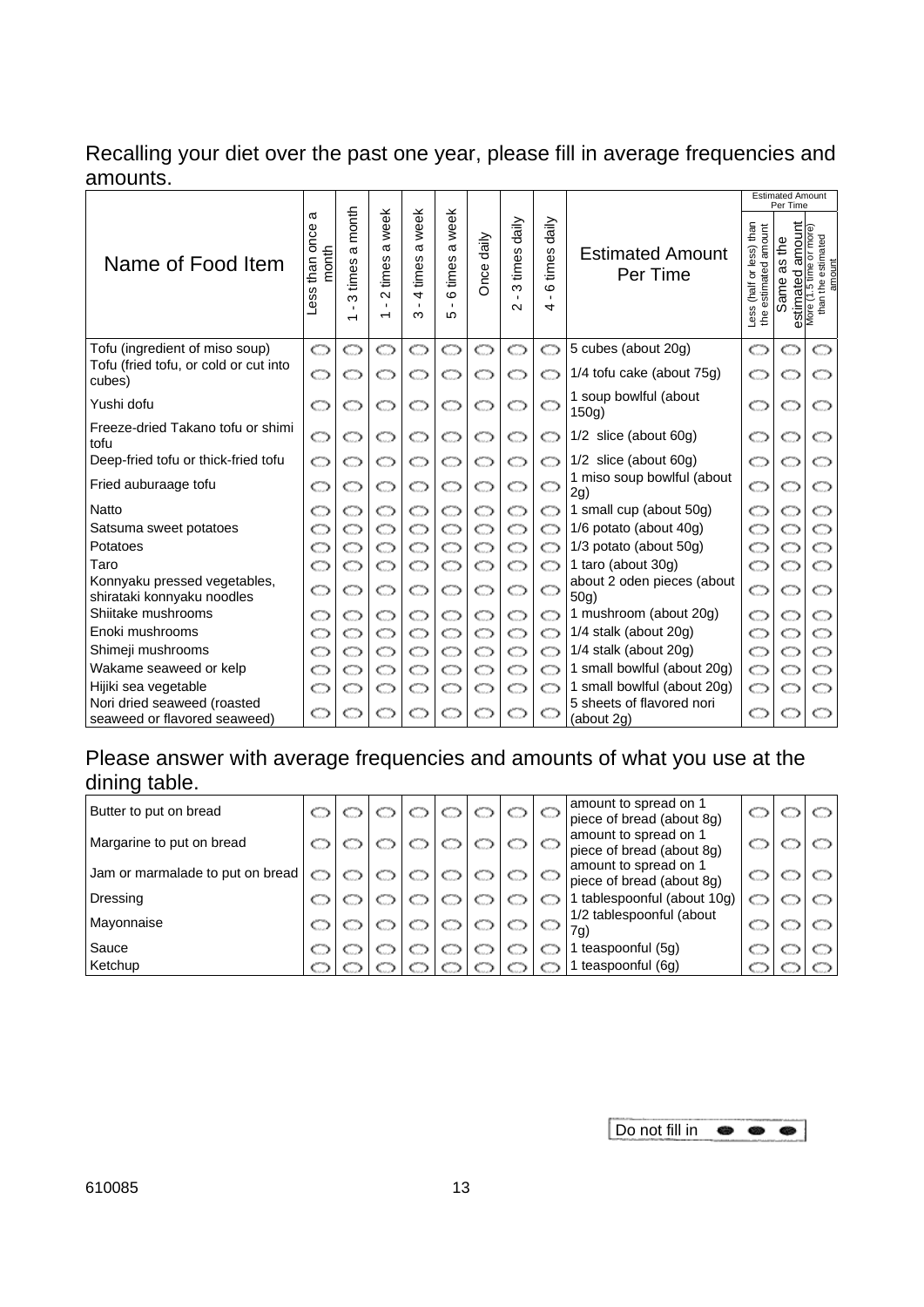How frequently do you drink the following beverages?

| Beverage Name                                                    | σ<br>once<br>week<br>than<br>Less | week<br>$\sigma$<br>times<br>$\sim$<br>$\mathbf{L}$<br>$\overline{\phantom{0}}$ | week<br>$\boldsymbol{\varpi}$<br>times<br>$\overline{a}$<br>×.<br>ო | week<br>ω<br>times<br>$\circ$<br>Ю | glass<br>daily<br>cup or<br>⋖ | $\frac{1}{2}$<br>১<br>cups<br>2 - 3 cup<br>glasses | ps or<br>daily<br>4 - 6 cups<br>glasses dai | cups or<br>$d$ aily<br>glasses<br>တ<br>$\mathbf{I}$<br>$\sim$ | glasses<br>$\frac{d}{d}$<br>cups or<br>or more<br>$\overline{C}$ |
|------------------------------------------------------------------|-----------------------------------|---------------------------------------------------------------------------------|---------------------------------------------------------------------|------------------------------------|-------------------------------|----------------------------------------------------|---------------------------------------------|---------------------------------------------------------------|------------------------------------------------------------------|
| Soybean milk                                                     | O                                 | O                                                                               | O                                                                   | O                                  | O                             | O                                                  | O                                           | O                                                             | O                                                                |
| Japanese tea (green sencha tea)                                  | O                                 | O                                                                               | O                                                                   | O                                  | O                             | Ó                                                  | O                                           | O                                                             | O                                                                |
| Japanese tea (coarse bancha tea or brown-<br>rice genmaicha tea) | O                                 | O                                                                               | O                                                                   | O                                  | O                             | Ó                                                  | O                                           | O                                                             | O                                                                |
| Oolong tea                                                       | O                                 | O                                                                               | O                                                                   | O                                  | O                             | O                                                  | O                                           | O                                                             | O                                                                |
| <b>Black tea</b>                                                 | O                                 | O                                                                               | O                                                                   | O                                  | O                             | O                                                  | O                                           | O                                                             | O                                                                |
| Coffee (other than canned coffee)                                | O                                 | O                                                                               | O                                                                   | O                                  | O                             | O                                                  | O                                           | O                                                             | O                                                                |
| Canned coffee                                                    | O                                 | O                                                                               | O                                                                   | O                                  | O                             | O                                                  | O                                           | O                                                             | O                                                                |
| Soup                                                             | O                                 | O                                                                               | O                                                                   | O                                  | O                             | O                                                  | O                                           | O                                                             | O                                                                |
| Lactic acid beverages (Yakult, etc.)                             | O                                 | O                                                                               | O                                                                   | O                                  | O                             | O                                                  | O                                           | O                                                             | O                                                                |
| 100% fruit-juice orange juice                                    | O                                 | O                                                                               | O                                                                   | O                                  | O                             | O                                                  | O                                           | O                                                             | O                                                                |
| 100% fruit-juice apple juice                                     | O                                 | O                                                                               | O                                                                   | O                                  | O                             | O                                                  | O                                           | O                                                             | O                                                                |
| Tomato juice                                                     | O                                 | O                                                                               | O                                                                   | O                                  | O                             | O                                                  | O                                           | O                                                             | O                                                                |
| Soft drinks (colas, etc.)                                        | O                                 | O                                                                               | O                                                                   | O                                  | O                             | O                                                  | O                                           | O                                                             | O                                                                |
| Drink tonics (Lipovitan D, etc.)                                 | O                                 | O                                                                               | O                                                                   | O                                  | O                             | O                                                  | O                                           | O                                                             | O                                                                |
| Drinking water (tap water or well water)                         | O                                 | O                                                                               | O                                                                   | O                                  | O                             | O                                                  | O                                           | O                                                             | O                                                                |
| Drinking water (marketed or water purifier)                      | ത                                 |                                                                                 |                                                                     |                                    |                               |                                                    |                                             |                                                               |                                                                  |

## For people who drink black tea or coffee, do you add sugar or milk?

|                  |       | do not add<br>them | Half<br>spoonful | l spoonful | 2 spoonfuls | 3 or more<br>spoonfuls |
|------------------|-------|--------------------|------------------|------------|-------------|------------------------|
| <b>Black tea</b> | Sugar |                    |                  |            |             |                        |
|                  | Milk  |                    |                  |            |             |                        |
| Coffee           | Sugar |                    |                  |            |             |                        |
|                  | Milk  |                    |                  |            |             |                        |

How frequently do you eat breakfast? How frequently do you eat out? (Count bento boxed lunches and onigiri bought at stores as eating out) Less than  $\circ$  once a month  $\circ$  1 - 3 times a month  $\bigcirc$  1 - 2 times a week 3 - 4 times a week 5 - 6 times a week I eat it  $\circ$ everyday

| Less than<br>once a<br>month | - 3 times<br>a month | $1 - 2$ times<br>a week | $3 - 4$ times<br>a week | $5 - 6$ times<br>a week | eat it<br>```<br>everyday |  |
|------------------------------|----------------------|-------------------------|-------------------------|-------------------------|---------------------------|--|
|------------------------------|----------------------|-------------------------|-------------------------|-------------------------|---------------------------|--|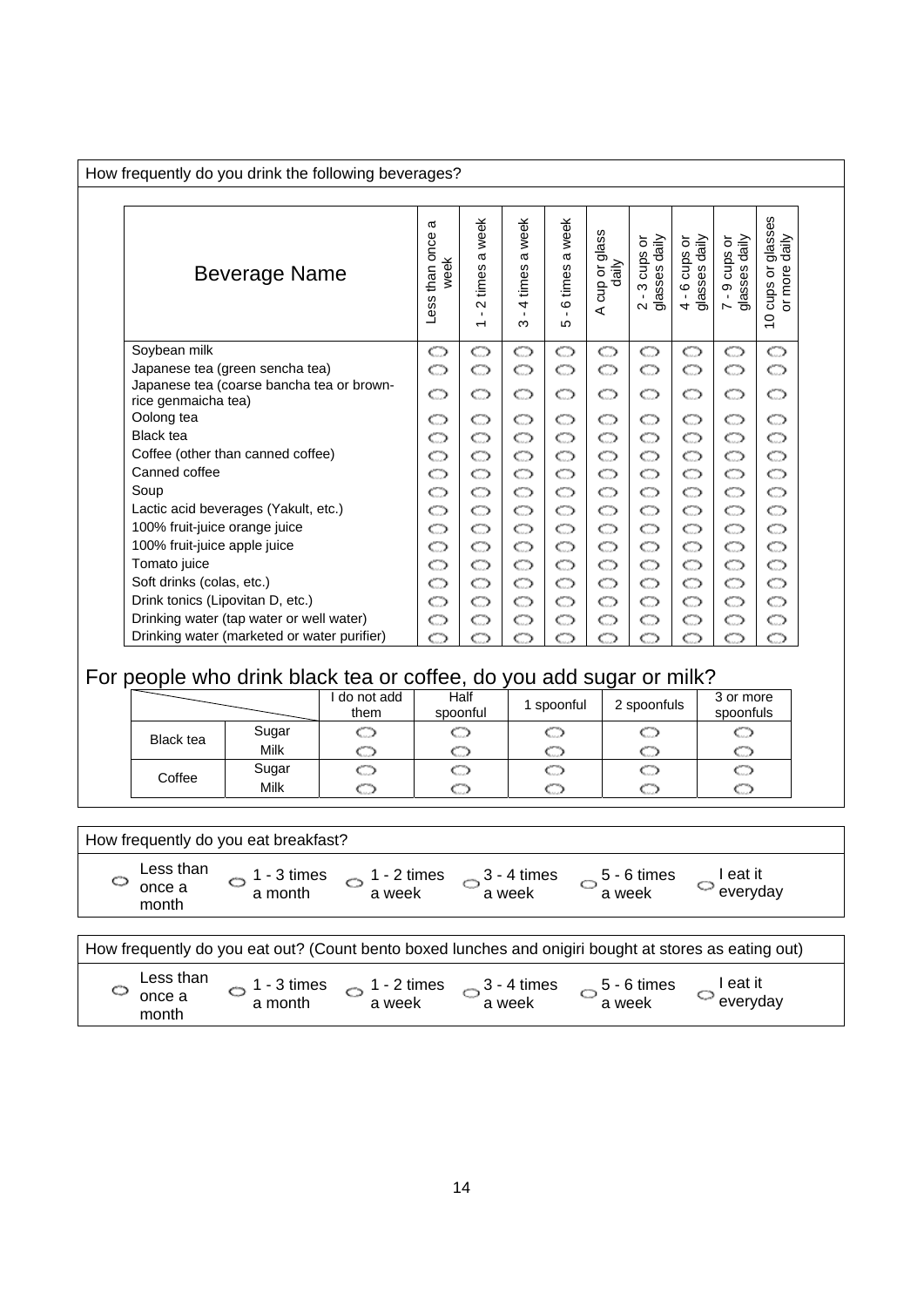| How frequently do you eat instant foods? (ramen, cup noodles, packaged foods, etc.)                                                                                                    |  |  |  |  |  |  |  |  |  |  |  |
|----------------------------------------------------------------------------------------------------------------------------------------------------------------------------------------|--|--|--|--|--|--|--|--|--|--|--|
| Less than<br>$\circ$ 1 - 3 times $\circ$ 1 - 2 times $\circ$ 3 - 4 times $\circ$ 5 - 6 times a month a week a week<br>I eat it<br>O<br>$\circlearrowright$ everyday<br>once a<br>month |  |  |  |  |  |  |  |  |  |  |  |
|                                                                                                                                                                                        |  |  |  |  |  |  |  |  |  |  |  |
| How frequently do you eat stir-fried foods (stir-fried vegetables, etc.) cooked in oil?                                                                                                |  |  |  |  |  |  |  |  |  |  |  |
| Less than<br>$\circ$ 1 - 3 times $\circ$ 1 - 2 times $\circ$ 3 - 4 times $\circ$ 5 - 6 times a month a week a week<br>l eat it<br>O<br>$\circlearrowright$ everyday<br>once a<br>month |  |  |  |  |  |  |  |  |  |  |  |
| How frequently do you eat "deep-fat fried foods (fries, tempura, etc.)" cooked in oil?                                                                                                 |  |  |  |  |  |  |  |  |  |  |  |
| Less than<br>$\circ$ 1 - 3 times $\circ$ 1 - 2 times $\circ$ 3 - 4 times $\circ$ 5 - 6 times a month a week<br>$\circ$ l eat it<br>everyday<br>once a<br>month                         |  |  |  |  |  |  |  |  |  |  |  |
| How much fat on the meat do you eat?                                                                                                                                                   |  |  |  |  |  |  |  |  |  |  |  |
| leat hardly $\circ$ leat about 1/3 $\circ$ leat about half $\circ$ leat about 2/3 $\circ$ leat almost all any of it of it<br>$\circ$ any of it                                         |  |  |  |  |  |  |  |  |  |  |  |
|                                                                                                                                                                                        |  |  |  |  |  |  |  |  |  |  |  |
| How much soup of the ramen, udon or soba do you eat?                                                                                                                                   |  |  |  |  |  |  |  |  |  |  |  |
| Leat hardly $\circ$ Leat about 1/3 $\circ$ Leat about half $\circ$ Leat about 2/3 $\circ$ Leat almost all of it                                                                        |  |  |  |  |  |  |  |  |  |  |  |
|                                                                                                                                                                                        |  |  |  |  |  |  |  |  |  |  |  |
| Do you usually put salt on your food at the dining table?                                                                                                                              |  |  |  |  |  |  |  |  |  |  |  |
| $\circ$ I generally put it $\circ$ I always put it<br>$\circ$ I rarely put it<br>$\circ$ I sometimes<br>put it on<br>$\bigcirc$ I do not<br>on<br>on                                   |  |  |  |  |  |  |  |  |  |  |  |
| Do you usually put soy sauce on your food at the dining table?                                                                                                                         |  |  |  |  |  |  |  |  |  |  |  |
| I rarely put it<br>I always put it   I always put it<br>I sometimes<br>$\bigcirc$ I do not<br>put it on<br>on<br>on<br>on                                                              |  |  |  |  |  |  |  |  |  |  |  |
| Please choose the oil you use most and mark only one.                                                                                                                                  |  |  |  |  |  |  |  |  |  |  |  |
|                                                                                                                                                                                        |  |  |  |  |  |  |  |  |  |  |  |
| Safflower oil<br>Rapeseed oil<br>Vegetable oil<br>Corn oil<br>$\circ$ Soybean oil<br>Ó<br>○<br>(prepared oil)<br>(benibana oil)<br>or canola oil                                       |  |  |  |  |  |  |  |  |  |  |  |

| Do not fill in ● |  |
|------------------|--|

 $\circ$  Olive oil  $\circ$  Other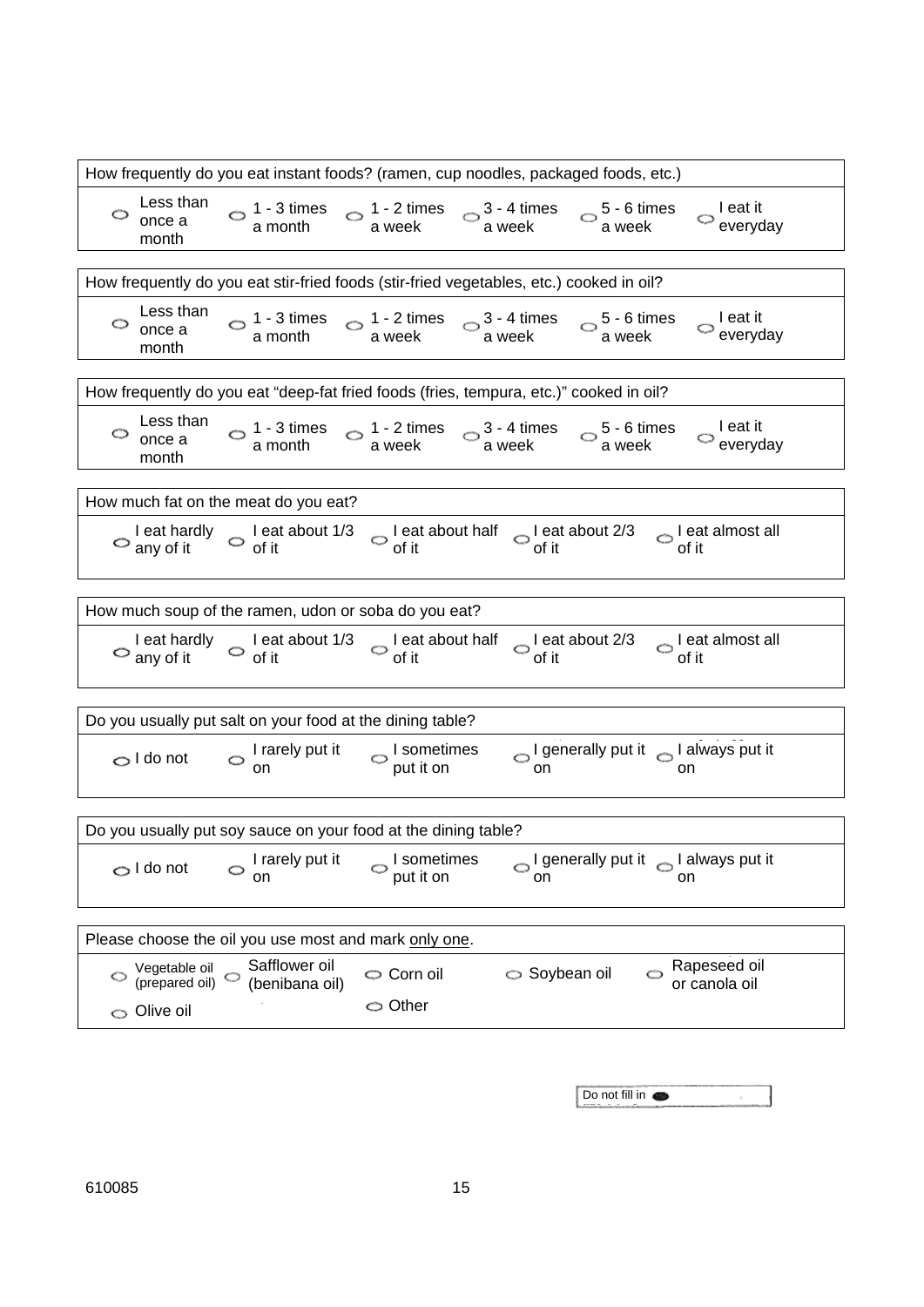| Please mark only one as the preparation method you use most often.                                                        |                                          |                                  |                                                |                                                             |                             |                                     |
|---------------------------------------------------------------------------------------------------------------------------|------------------------------------------|----------------------------------|------------------------------------------------|-------------------------------------------------------------|-----------------------------|-------------------------------------|
|                                                                                                                           |                                          |                                  |                                                |                                                             |                             |                                     |
|                                                                                                                           | Raw                                      | <b>Boiled</b>                    | Grilled                                        | Deep-Fat<br>Fried                                           | Stir-Fried                  | Other                               |
| For meats?                                                                                                                | ⇔                                        | ⇔                                | ⇔                                              | ⇔                                                           | ⇔                           | ⇔                                   |
| For fish?                                                                                                                 | ⇔                                        | ⇔                                | ◯                                              | O                                                           |                             | ◯                                   |
| For vegetables?                                                                                                           | ෆ                                        | ෆ                                |                                                | O                                                           |                             | ◯                                   |
|                                                                                                                           |                                          |                                  |                                                |                                                             |                             |                                     |
| How do you most often eat steaks and grilled meats?                                                                       |                                          |                                  |                                                |                                                             |                             |                                     |
| Close to<br>$\circ$ raw (rare)                                                                                            | Somewhat<br>close to raw                 | $\circ$ Medium                   | C                                              | Somewhat well<br>grilled                                    | Well grilled<br>(well done) |                                     |
|                                                                                                                           |                                          |                                  |                                                |                                                             |                             |                                     |
| How frequently do you eat grilled fish?                                                                                   |                                          |                                  |                                                |                                                             |                             |                                     |
| I hardly<br>O.<br>ever eat it                                                                                             | $\bigcirc$ 1 - 3 times<br>a month        | $\bigcirc$ 1 - 2 times<br>a week | O                                              | $3 - 4$ times $5 - 6$ times<br>a week a week                |                             | I eat it<br>$\circledcirc$ everyday |
|                                                                                                                           |                                          |                                  |                                                |                                                             |                             |                                     |
| When you eat grilled fish, do you eat the burned parts?                                                                   |                                          |                                  |                                                |                                                             |                             |                                     |
| I hardly<br>$\circ$ ever eat<br>them                                                                                      | I eat about 1/3<br>of them               | of them                          |                                                | $\circ$ l eat about half $\circ$ l eat about 2/3<br>of them | l eat almost all<br>of them |                                     |
|                                                                                                                           |                                          |                                  |                                                |                                                             |                             |                                     |
| Currently, whom do you live with? Please mark all of the people that you live with.                                       |                                          |                                  |                                                |                                                             |                             |                                     |
| $\circ$ Spouse                                                                                                            | $\circ$ Child                            | $\circ$ Parents                  |                                                | $\circ$ Other                                               | $\circ$ I live alone        |                                     |
|                                                                                                                           |                                          |                                  |                                                |                                                             |                             |                                     |
| Has your work changed in the last 5 years?                                                                                |                                          |                                  |                                                |                                                             |                             |                                     |
| $\circ$ It has not changed                                                                                                |                                          | $\circ$ I changed jobs           |                                                | $\circ$ I retired and currently do not work                 |                             |                                     |
|                                                                                                                           |                                          |                                  |                                                |                                                             |                             |                                     |
| What is your current work? If it changes because you work more than one job or seasonally, please mark<br>all that apply. |                                          |                                  |                                                |                                                             |                             |                                     |
| Agricultural industry<br>$\circ$ Specialty work                                                                           | $\circ$ Forestry industry<br>○ Housewife |                                  | $\circ$ Fishing industry<br>$\circ$ Unemployed | $\circ$ Office work<br>$\circ$ Other                        |                             | $\circ$ Self-employed               |
| We are going to ask you about how you moved your body during the last one<br>year.                                        |                                          |                                  |                                                |                                                             |                             |                                     |

Compared to other one-year time periods such as a busy farming season, etc., has there been a particularly busy time period in which the way you moved your body during work time greatly changed? If there has been, please answer about that time period.

No such period a months or more to less than  $\frac{1}{2}$  4 months or more to less than 5  $\frac{1}{2}$  5 months or more to less than 6 months 4 months Less than 1 month  $\bigcirc$   $\frac{1 \text{ month}}{ \text{ months}}$ months months 2 months or more to less than 3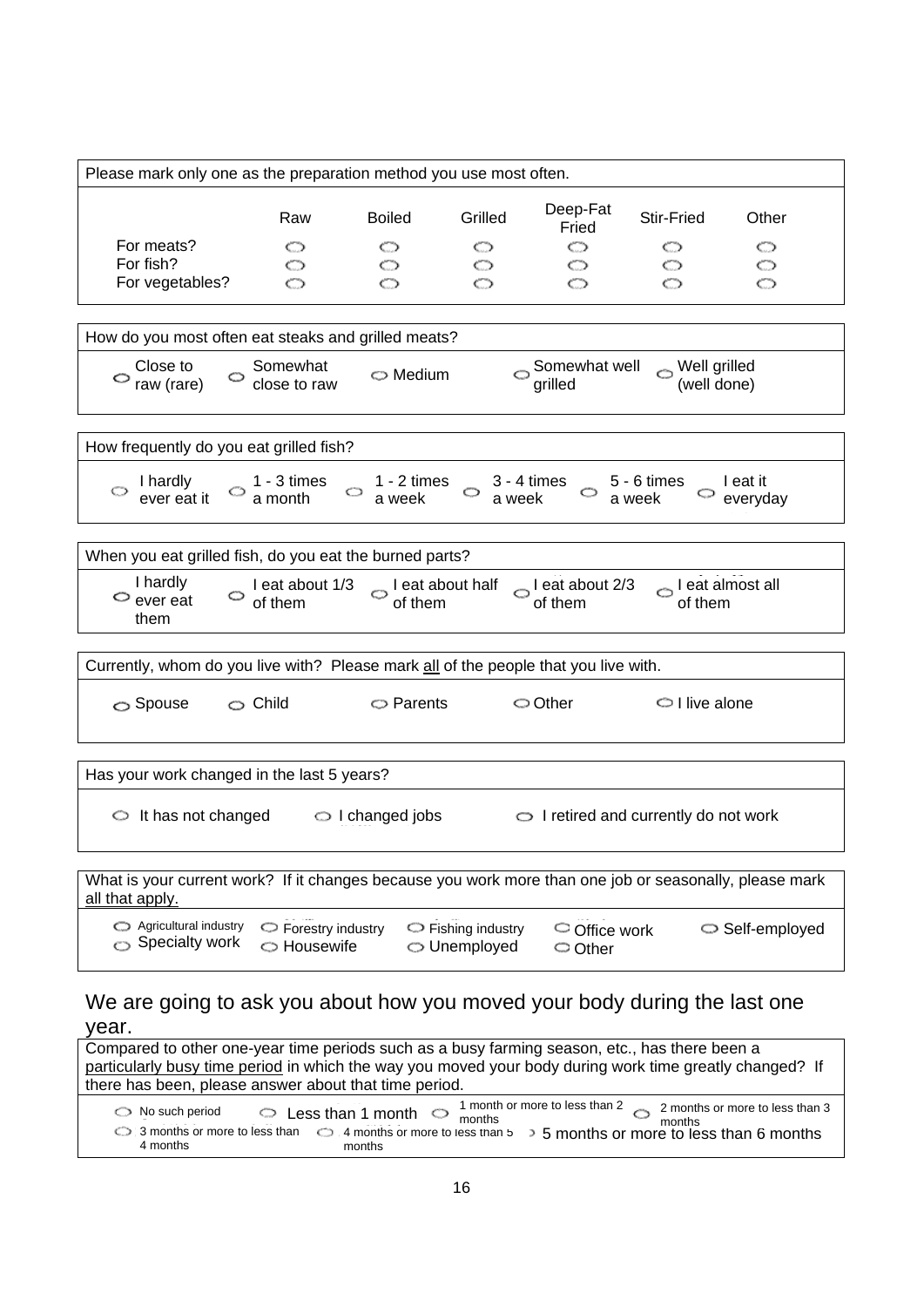| How many hours do you work in a day? Please answer including time for commuting and housework. For<br>persons who had a particularly busy time period, please answer for that time period also. |                     |                                               |                                                |                                                |                                                |                                                 |                     |  |
|-------------------------------------------------------------------------------------------------------------------------------------------------------------------------------------------------|---------------------|-----------------------------------------------|------------------------------------------------|------------------------------------------------|------------------------------------------------|-------------------------------------------------|---------------------|--|
|                                                                                                                                                                                                 | Less than<br>1 hour | 1 hour or<br>more and<br>less than 3<br>hours | 3 hours or<br>more and<br>less than 5<br>hours | 5 hours or<br>more and<br>less than 7<br>hours | 7 hours or<br>more and<br>less than 9<br>hours | 9 hours or<br>more and<br>less than 11<br>hours | 11 hours<br>or more |  |
| Normal time<br>period                                                                                                                                                                           | ော                  |                                               |                                                |                                                | ີ                                              |                                                 |                     |  |
| Busy time<br>period                                                                                                                                                                             | ິ                   |                                               |                                                |                                                |                                                |                                                 |                     |  |

Please tell us about the breakdown of your work time for a normal 1 day period within the last 1 year. Please answer including time for commuting and housework.

| Breakdown of<br>work time                                                 | None | Less<br>than 1<br>hour | 1 hour or<br>more and<br>less than 3<br>hours | 3 hours or<br>more and<br>less than 5<br>hours | 5 hours or<br>more and<br>less than 7<br>hours | 7 hours or<br>more and<br>less than 9<br>hours | 9 hours or<br>more and<br>less than<br>11 hours | 11<br>hours or<br>more |
|---------------------------------------------------------------------------|------|------------------------|-----------------------------------------------|------------------------------------------------|------------------------------------------------|------------------------------------------------|-------------------------------------------------|------------------------|
| Sitting time during<br>commute, work,<br>housework, etc.<br>Standing time | O    | O                      | ◯                                             | ◯                                              | O                                              | ◯                                              | ◯                                               | ◯                      |
| during commute,<br>work, housework,<br>etc.                               | O    | ഠ                      | $\circ$                                       | O                                              | $\circ$                                        | O                                              | ഠ                                               | ◯                      |
| Walking time during<br>commute, work,<br>housework, etc.                  | O    | റ                      | ഠ                                             | O                                              | O                                              | ഠ                                              | ෆ                                               | ◯                      |
| Time when doing<br>physical work that<br>need strength                    | O    | ◯                      | O                                             | O                                              | O                                              | ഠ                                              | ෆ                                               | c                      |

We are going to ask you about how you moved your body during your free time. Last year, when you did the following things, how frequently did you do them and for how much time per occasion?

|                                                                                              | Frequency                             |                                      |                              |                                           | Time per occasion                  |                                     |                           |                                        |                                              |                                     |                         |
|----------------------------------------------------------------------------------------------|---------------------------------------|--------------------------------------|------------------------------|-------------------------------------------|------------------------------------|-------------------------------------|---------------------------|----------------------------------------|----------------------------------------------|-------------------------------------|-------------------------|
| How you moved your body during<br>free time                                                  | once<br>month<br>than<br>σ<br>SS<br>Ф | S<br>Φ<br>month<br>ίm<br>ო<br>ω<br>↽ | times<br>week<br>$\sim$<br>σ | times<br>week<br>$\overline{a}$<br>π<br>ო | day<br><b>Almost</b><br>very<br>Ć۵ | minutes<br>than<br>Less<br>$\infty$ | tes<br>င္ပိ<br>minu<br>80 | ဖ<br>por<br>ess<br>$\sim$<br>₫<br>than | hours<br>အိ<br>ة<br>ო<br>₽<br>than<br>$\sim$ | hours<br>ess<br>4<br>₫<br>than<br>ო | ਠ<br>hours<br>more<br>4 |
| Walking leisurely on a stroll, etc.                                                          | O                                     |                                      | ⇔                            | ○                                         | ာ                                  |                                     |                           | ເມ                                     | ເມ                                           | ີ                                   | O                       |
| Walking briskly such as a power walk                                                         | ෆ                                     | ເມ                                   | C                            | ເມ                                        | ෆ                                  |                                     |                           | ເມ                                     | ເມ                                           | ⇔                                   | ເມ                      |
| Light- or medium-degree exercise like<br>golf, croquet, puttering around the<br>garden, etc. | ◯                                     |                                      |                              | ິ                                         | ◯                                  |                                     |                           |                                        |                                              | ເມ                                  | O                       |
| Intense exercise like tennis, jogging,<br>aerobics, swimming, etc.                           | $\mathbf{Q}_{\text{total}}$           |                                      |                              |                                           | ິ                                  |                                     |                           |                                        |                                              |                                     | ເມ                      |

| Do not fill in |  |
|----------------|--|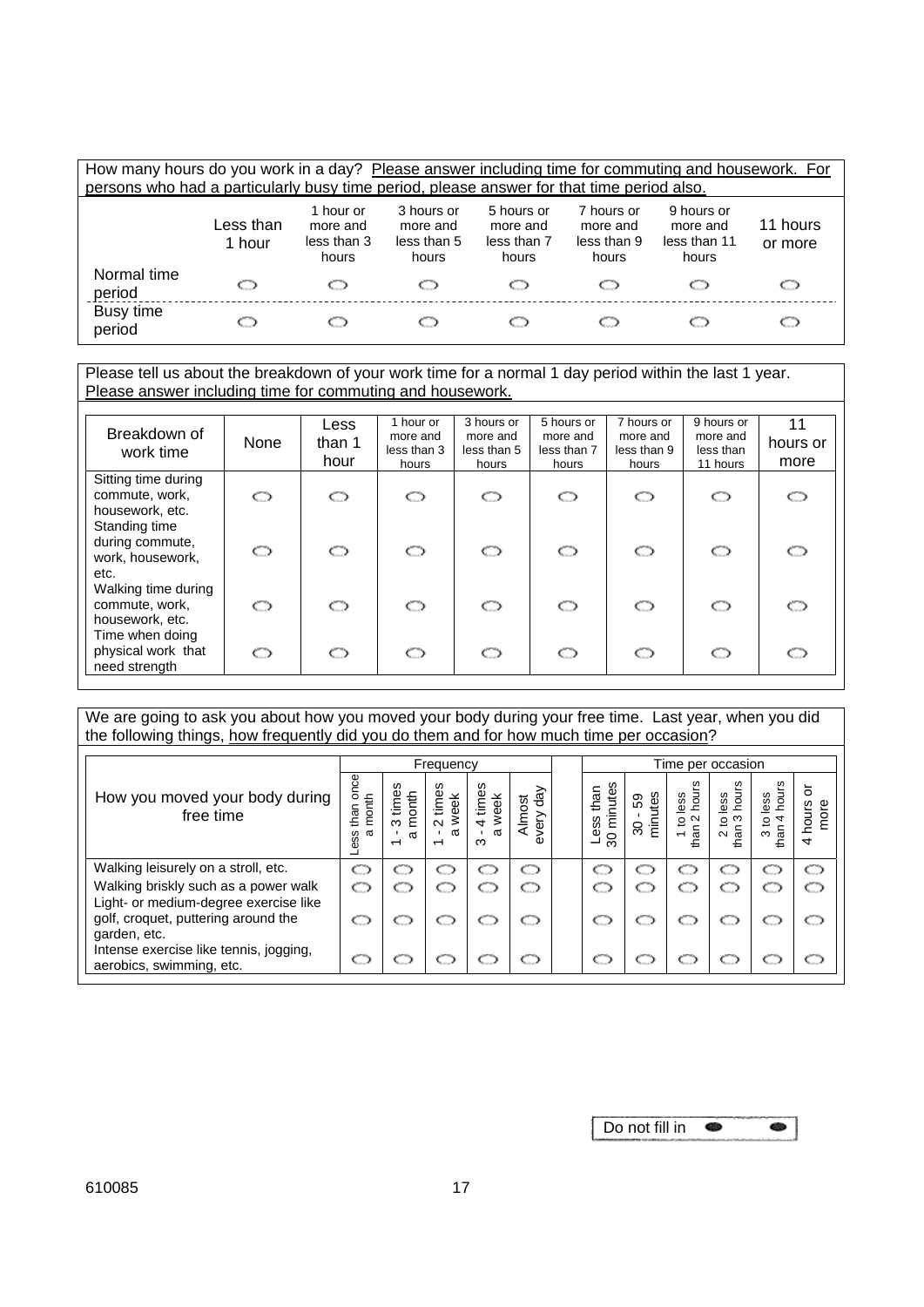| During the last 1 year, how much sleep have you normally been getting?                               |                                                                                                             |  |  |  |  |  |
|------------------------------------------------------------------------------------------------------|-------------------------------------------------------------------------------------------------------------|--|--|--|--|--|
| 5 hours or<br>$\circ$ 6 hours<br>$\circ$ 7 hours<br>O<br>less                                        | 10 hours<br>$\circ$ 8 hours<br>9 hours<br>O<br>or more                                                      |  |  |  |  |  |
|                                                                                                      |                                                                                                             |  |  |  |  |  |
| How frequently do you have a bowel movement?                                                         |                                                                                                             |  |  |  |  |  |
| Less than 3<br>$3 - 4$ times a<br>5 - 6 times a<br>Ó<br>O<br>$\circ$ times a<br>week<br>week<br>week | $\sim$ $ \sim$<br>2 or more times<br>Once daily<br>O<br>daily                                               |  |  |  |  |  |
|                                                                                                      |                                                                                                             |  |  |  |  |  |
| What kind of stool do you usually have?                                                              |                                                                                                             |  |  |  |  |  |
| Normal<br>◯ Soft stool<br>Diarrhea<br>◯<br>stool                                                     | I repeatedly<br>Particularly<br>Hard stool<br>$\Rightarrow$ have diarrhea<br>hard stool<br>and constipation |  |  |  |  |  |
|                                                                                                      |                                                                                                             |  |  |  |  |  |
| Are you regular in your everyday life?                                                               | I am regular<br>O<br>I am not regular<br>O                                                                  |  |  |  |  |  |

It is known that psychological and social factors are related to promoting health maintenance and the onset and passage of illnesses. Below we will ask you about some matters thought to be related to health status. Please do not overthink them and mark respectively only one that applies to you.

How do you handle various problems and events that you experience daily? Please answer about those respective frequencies.

| How you handle them                                    | Hardly<br>ever | Infrequently | Sometimes | Fairly<br>often | Extremely<br>often |
|--------------------------------------------------------|----------------|--------------|-----------|-----------------|--------------------|
| Make a plan to resolve them and carry it<br>out        | ◯              |              | ⇔         | ്               | ഠ                  |
| Consult with someone                                   | ෆ              | ⇔            | ◯         | ෆ               | O                  |
| Hope or fantasize about being able to<br>change it     | ്              | ⇔            | ്         | ෆ               | O                  |
| Endeavor to find the positive side of the<br>situation | ෆ              | ⇔            | ⇔         | ෙ               | O                  |
| Blame and criticize yourself                           | O              |              | ⇔         | O               | O                  |
| Avoid those things and do something else               | O              |              |           | ⇔               | ◯                  |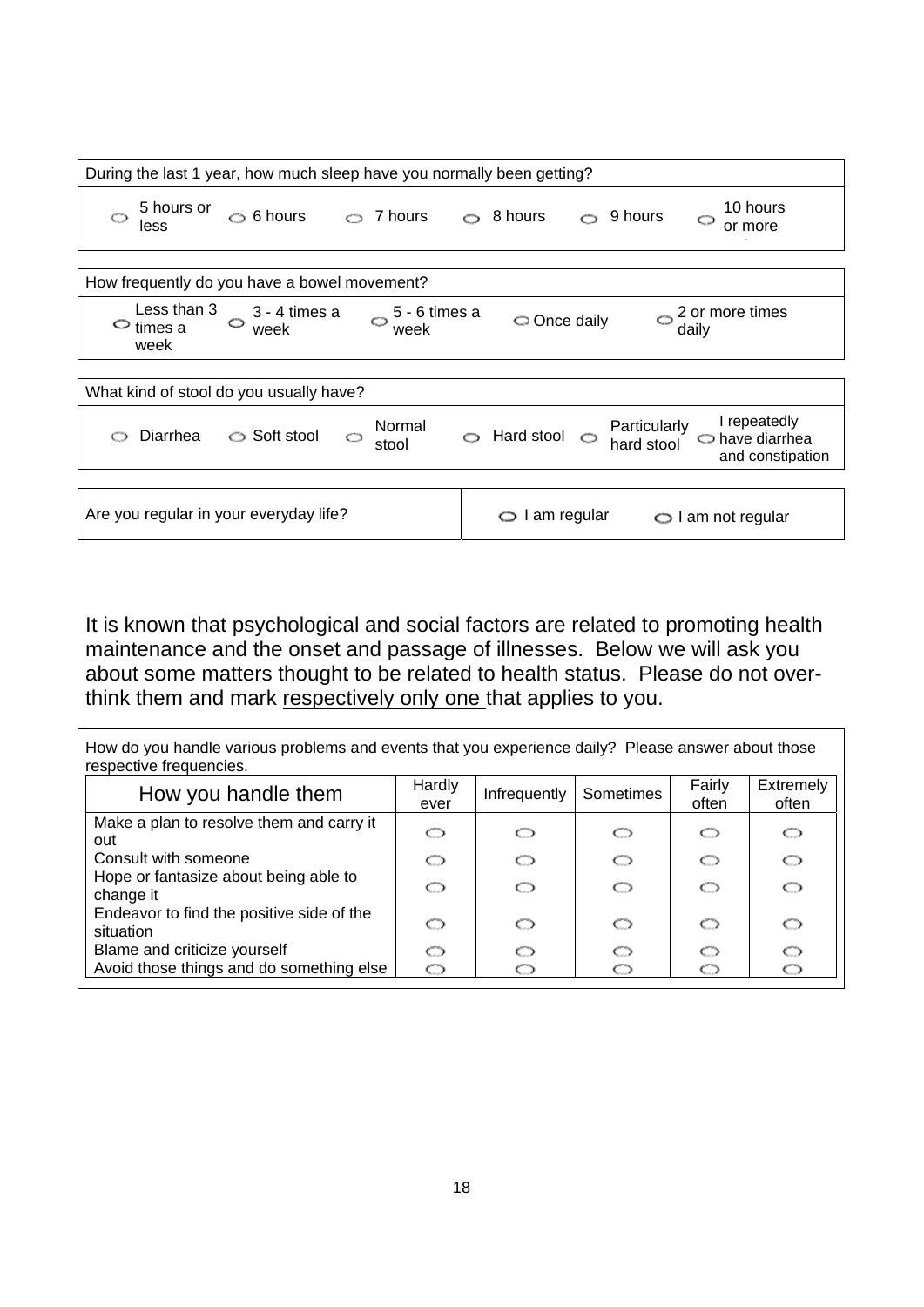Normally, how much do you lead your life suppressing feelings of anger and sadness and the actions that accompany them?

|                                                                                                                                                             | Hardly<br>ever | Infrequently | Sometimes | Fairly<br>often | Extremely<br>often |
|-------------------------------------------------------------------------------------------------------------------------------------------------------------|----------------|--------------|-----------|-----------------|--------------------|
| Please answer about the frequency with<br>which you suppress feelings and actions                                                                           | ഠ              | ⇔            |           | ◯               | ◯                  |
| Please answer about how much you do<br>this for these reasons<br>(1) because it fits the situation and<br>surrounding feelings, common sense<br>and customs | റ              | ෆ            | ന         | O               | ෆ                  |
| (2) because I do not understand my own<br>feelings and expressing them is<br>difficult                                                                      | റ              | ෙ            | ന         | O               | ◯                  |
| How often does it become painful for you<br>to suppress your feelings and actions?                                                                          | ◯              |              |           | O               | ◯                  |

| How frequently do you talk with people on a daily basis? |                          |                       |                     |  |                                                                           |  |  |  |
|----------------------------------------------------------|--------------------------|-----------------------|---------------------|--|---------------------------------------------------------------------------|--|--|--|
| Less than<br>once a<br>month                             | $1 - 3$ times<br>a month | 1 - 4 times<br>a week | Almost<br>every day |  | Everyday with<br>Everyday<br>with several $\ominus$ many people<br>people |  |  |  |
|                                                          |                          |                       |                     |  |                                                                           |  |  |  |

| Do you have the following kind of confidence about your life?  |                             |                       |                       |                        |  |  |  |
|----------------------------------------------------------------|-----------------------------|-----------------------|-----------------------|------------------------|--|--|--|
|                                                                | do not think<br>this at all | I think this a<br>bit | generally<br>think so | completely<br>think so |  |  |  |
| I think that my own life has good<br>prospects to some degree. |                             | ⇔                     |                       | ⇔                      |  |  |  |
| I think that in life whatever happens, it will<br>work out.    |                             | O                     | ◯                     | ⇔                      |  |  |  |
| Life is worth living meaningfully.                             |                             |                       |                       |                        |  |  |  |

| How long does it take for you to fall asleep after you get into bed? |                      |                                                                  |  |
|----------------------------------------------------------------------|----------------------|------------------------------------------------------------------|--|
| Less than<br>10 - 29<br>$\circ$ 10 minutes<br>minutes                | . 30 - 59<br>minutes | 2 hours or<br>1 hour or more<br>and less than 2<br>more<br>hours |  |

| When you are asleep at night, do you ever fully wake up?               |                        |                       |                    |                               |  |  |  |  |
|------------------------------------------------------------------------|------------------------|-----------------------|--------------------|-------------------------------|--|--|--|--|
| Less than<br>$\circ$ once a<br>month                                   | 1 - 3 times a<br>month | 1 - 4 times a<br>week | Almost<br>everyday | $\sim$ Several times a<br>day |  |  |  |  |
|                                                                        |                        |                       |                    |                               |  |  |  |  |
| Do you ever wake up early in the morning and cannot get back to sleep? |                        |                       |                    |                               |  |  |  |  |

| DO you ever wake up early in the morning and cannot get back to sleep! |                        |                       |                 |
|------------------------------------------------------------------------|------------------------|-----------------------|-----------------|
| Less than once<br>c<br>a month                                         | 1 - 3 times a<br>month | 1 - 4 times a<br>week | Almost everyday |
|                                                                        |                        | Do not fill in        |                 |